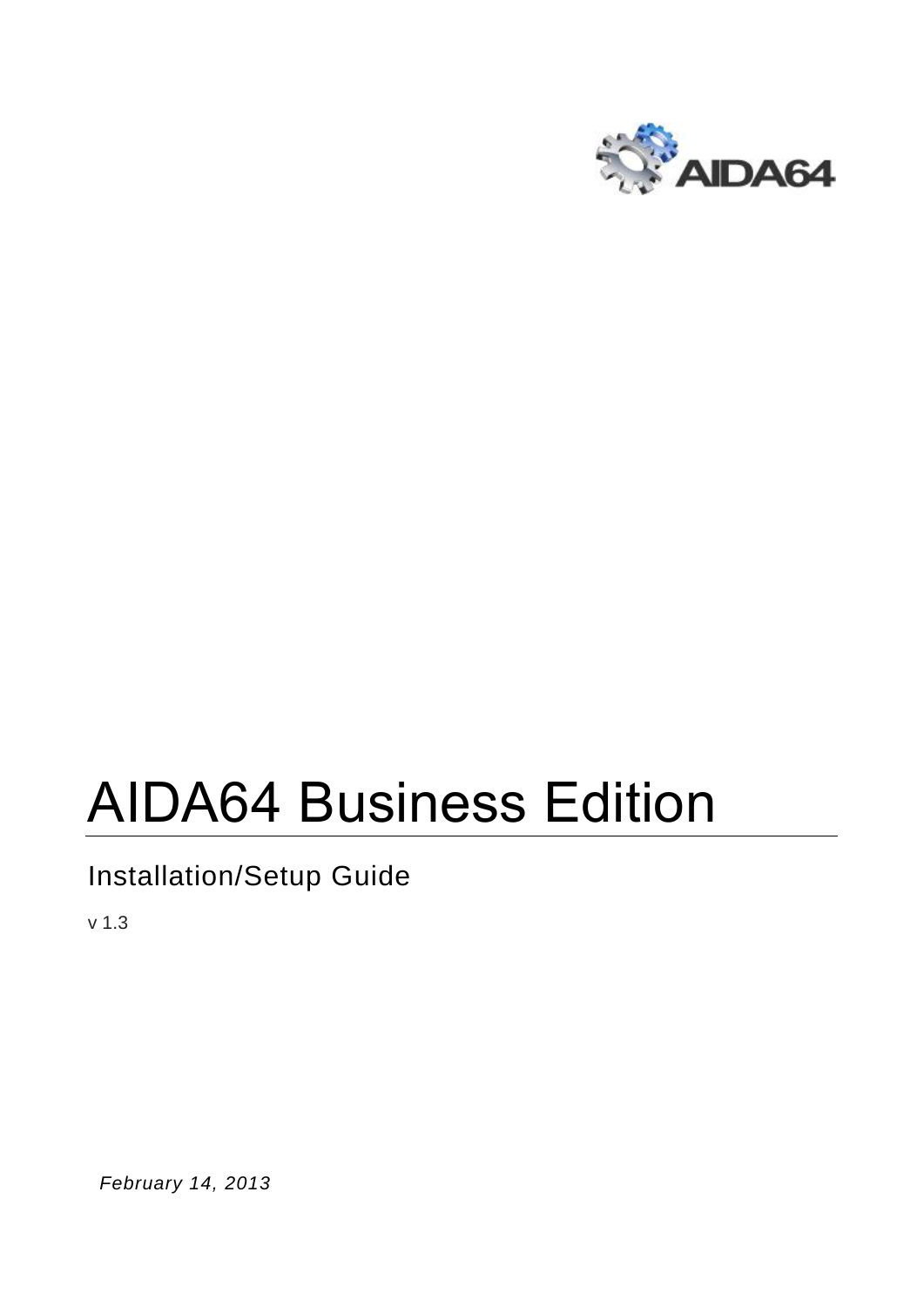## **CONTENTS**

| 1 |       |  |  |  |  |
|---|-------|--|--|--|--|
|   | 1.1   |  |  |  |  |
|   | 1.2   |  |  |  |  |
|   | 1.3   |  |  |  |  |
|   | 1.4   |  |  |  |  |
| 2 |       |  |  |  |  |
|   | 2.1   |  |  |  |  |
|   | 2.2   |  |  |  |  |
|   | 2.2.1 |  |  |  |  |
|   | 2.2.2 |  |  |  |  |
|   | 2.3   |  |  |  |  |
|   | 2.4   |  |  |  |  |
|   | 2.5   |  |  |  |  |
|   | 2.5.1 |  |  |  |  |
|   | 2.5.2 |  |  |  |  |
| 3 |       |  |  |  |  |
|   | 3.1   |  |  |  |  |
|   | 3.2   |  |  |  |  |
|   | 3.2.1 |  |  |  |  |
|   | 3.2.2 |  |  |  |  |
|   | 3.3   |  |  |  |  |
|   | 3.3.1 |  |  |  |  |
|   | 3.3.2 |  |  |  |  |
|   | 3.4   |  |  |  |  |
| 4 |       |  |  |  |  |
|   | 4.1   |  |  |  |  |
|   | 4.1.1 |  |  |  |  |
|   | 4.1.2 |  |  |  |  |
|   | 4.2   |  |  |  |  |
| 5 |       |  |  |  |  |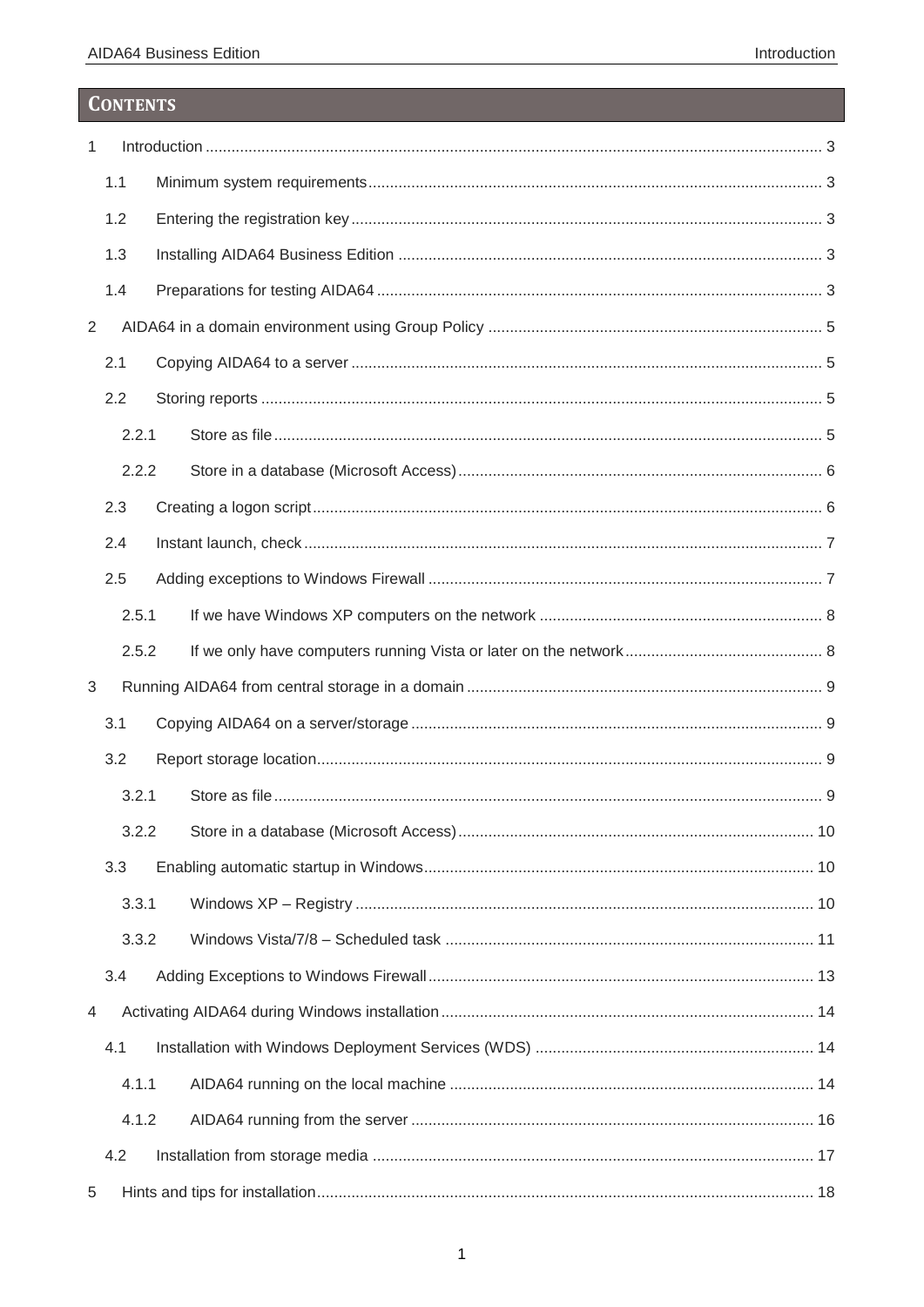| 6              |      |  |
|----------------|------|--|
|                | 6.1  |  |
|                | 6.2  |  |
|                | 6.3  |  |
|                | 6.4  |  |
|                | 6.5  |  |
|                | 6.6  |  |
|                | 6.7  |  |
|                | 6.8  |  |
|                | 6.9  |  |
|                | 6.10 |  |
| $\overline{7}$ |      |  |
|                | 7.1  |  |
|                | 7.2  |  |
|                | 7.3  |  |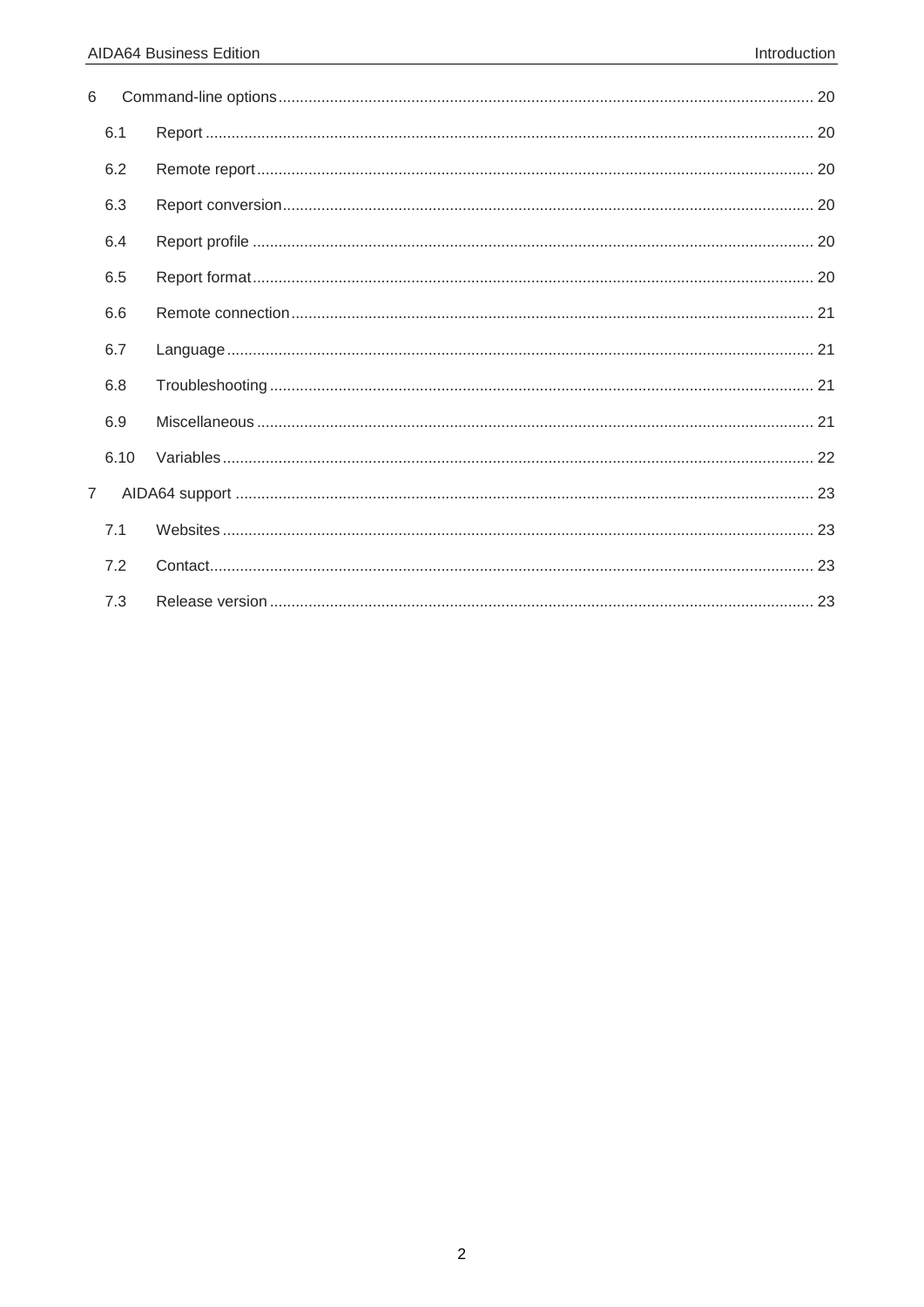#### <span id="page-3-0"></span>**1 INTRODUCTION**

With AIDA64 Business Edition, you can collect a very detailed hardware and software inventory from Windows client computers on your company network; monitor changes in both hardware and software, and remotely manage your Windows PCs (e.g. remote Desktop feature, starting and ending processes on remote machines, etc.). All this can be done without installing AIDA64 Business Edition on each client separately because the application can be run from a central shared folder. The software can be easily deployed using the downloadable ZIP package and this Installation/Setup Guide. Further information about the available functions can be found in the User Manual, also downloadable from our website.

By default, the software can be used for 30 days, with limited functionality. Please feel free to contact us and ask for a free test license that provides full functionality.

#### <span id="page-3-1"></span>**1.1 MINIMUM SYSTEM REQUIREMENTS**

Processor: Intel Pentium or newer

Memory: 32 MB

Available hard drive space: 20 MB

Operating system: Windows 95/98/Me, Windows NT4, Windows 2000/XP, Windows PE, Windows Server 2003, Windows Vista, Windows Server 2008/R2, Windows 7/8, Windows Server 2012

#### <span id="page-3-2"></span>**1.2 ENTERING THE REGISTRATION KEY**

When launched for the first time, AIDA64 Business Edition offers a 30-day trial period with limited functionality (which means that it displays the words "TRIAL VERSION" in place of some of the data/values). At this stage you can also purchase a new registration key or enter an existing one. To do this, click on **Enter Product Key** and enter the 25-character plus 4-hyphen registration key (xxxxx-xxxxx-xxxxx-xxxxx-xxxxx) that was provided in the product registration email after purchase. The product key can also be entered at any time during the trial period by selecting **Help | Enter Product Key…** in the main menu. The software can be activated without an internet connection.

During the validity of the license, the software can be used with full functionality; the user is entitled to free updates and support. Moreover, AIDA64 automatically searches for and activates the latest updates.

#### <span id="page-3-3"></span>**1.3 INSTALLING AIDA64 BUSINESS EDITION**

AIDA64 Business Edition can be run on computer systems in three different ways. In sections 2, 3 and 4, a step-by-step guide for all three methods will be provided, describing the advantages and disadvantages for each, while in section 5 we will offer solutions for some of the more common issues. The command-line options, with which we can automate processes, are listed in section 6.

AIDA64 Business Edition can be used in "Client logging and reporting" and "Remote management" modes on the network and these two modes can be activated and used simultaneously.

#### <span id="page-3-4"></span>**1.4 PREPARATIONS FOR TESTING AIDA64**

To test the software, we suggest you perform the following steps:

- 1. Download the AIDA64 Business Edition ZIP package
- 2. Unzip the package to a shared folder to which all the clients have access.
- 3. Choose the format in which you would like to store the reports collected from the client machines:
	- 3.1. separate files (i.e.\\aida64\reports\\\$DATE\\$HOSTNAME) and/or
		- 3.1.1.Simple text file 3.1.2.HTML file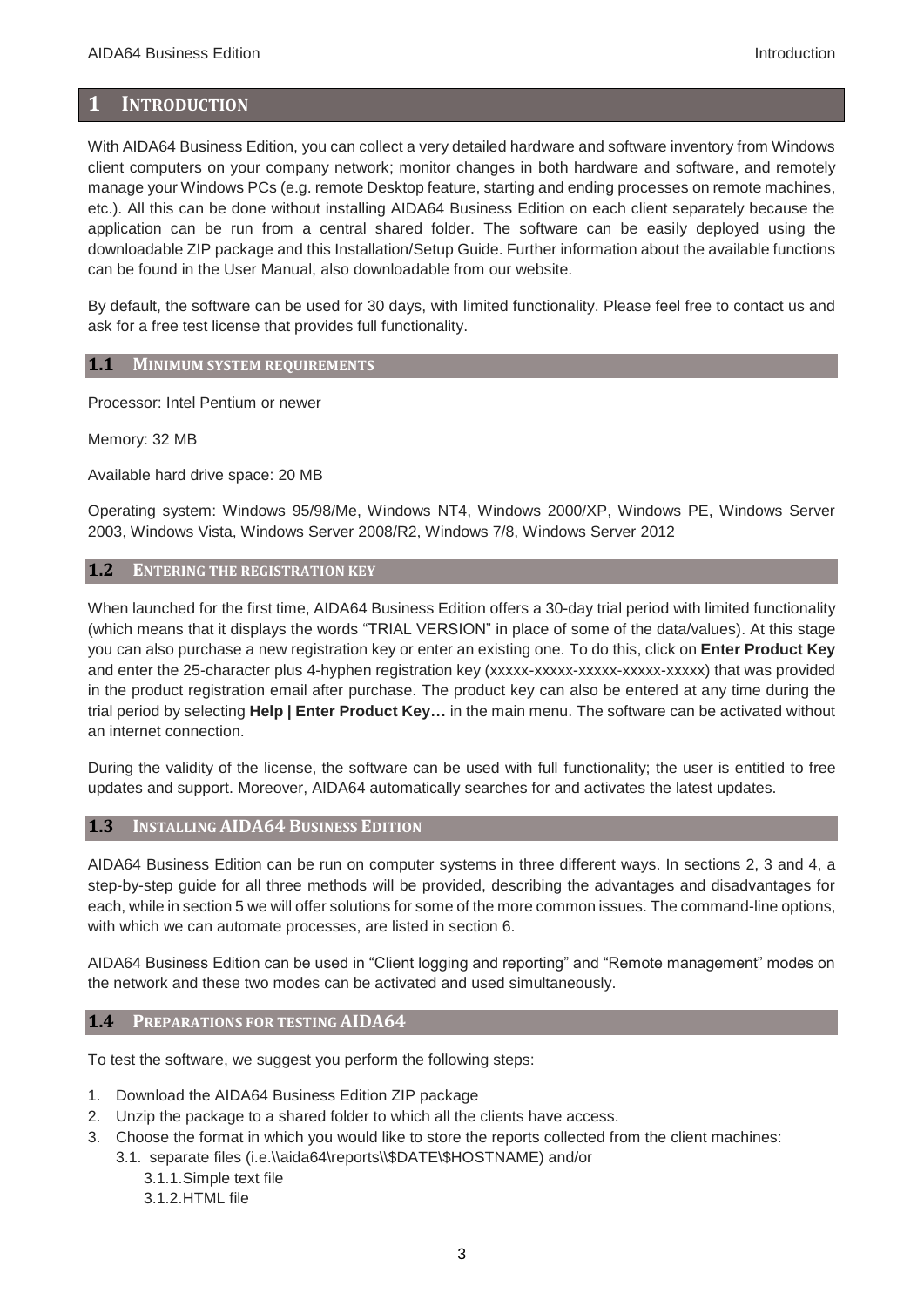- 3.1.3.MHTML file
- 3.1.4.XML file
- 3.1.5.CSV file (which can be imported subsequently to a database )
- 3.1.6.MIF file
- 3.1.7.INI file
- 3.2. database (i.e.\\aida64\SQL\_Schema\DB-Access.mdb)
	- 3.2.1.Borland InterBase / Firebird (MSDASQL)
	- 3.2.2.MS Access 97 (MS.Jet.OLEDB.4.0)
	- 3.2.3.MS Access 2000/XP/2003 (MS.Jet.OLEDB.4.0)
	- 3.2.4.MS SQL Server (SQLOLEDB)
	- 3.2.5.MySQL (MSDASQL)
	- 3.2.6.ODBC (MSDASQL
	- 3.2.7.Oracle (MSDAORA)
	- 3.2.8.PostgreSQL (MSDASQL
	- 3.2.9.Sybase (SybaseASEOLEDBProvider)

*Important! If we (also) decide to store the reports in a database we need to set the database connection before running the software on the clients for the first time. To do this, run aida64.exe and go to File | Preferences | Database*

- 4. The following methods are available for running AIDA64 Business Edition on a network
	- 4.1. Domain environment using Group Policy (recommended)
	- 4.2. Domain environment running from central storage
	- 4.3. Activating AIDA64 during Windows installation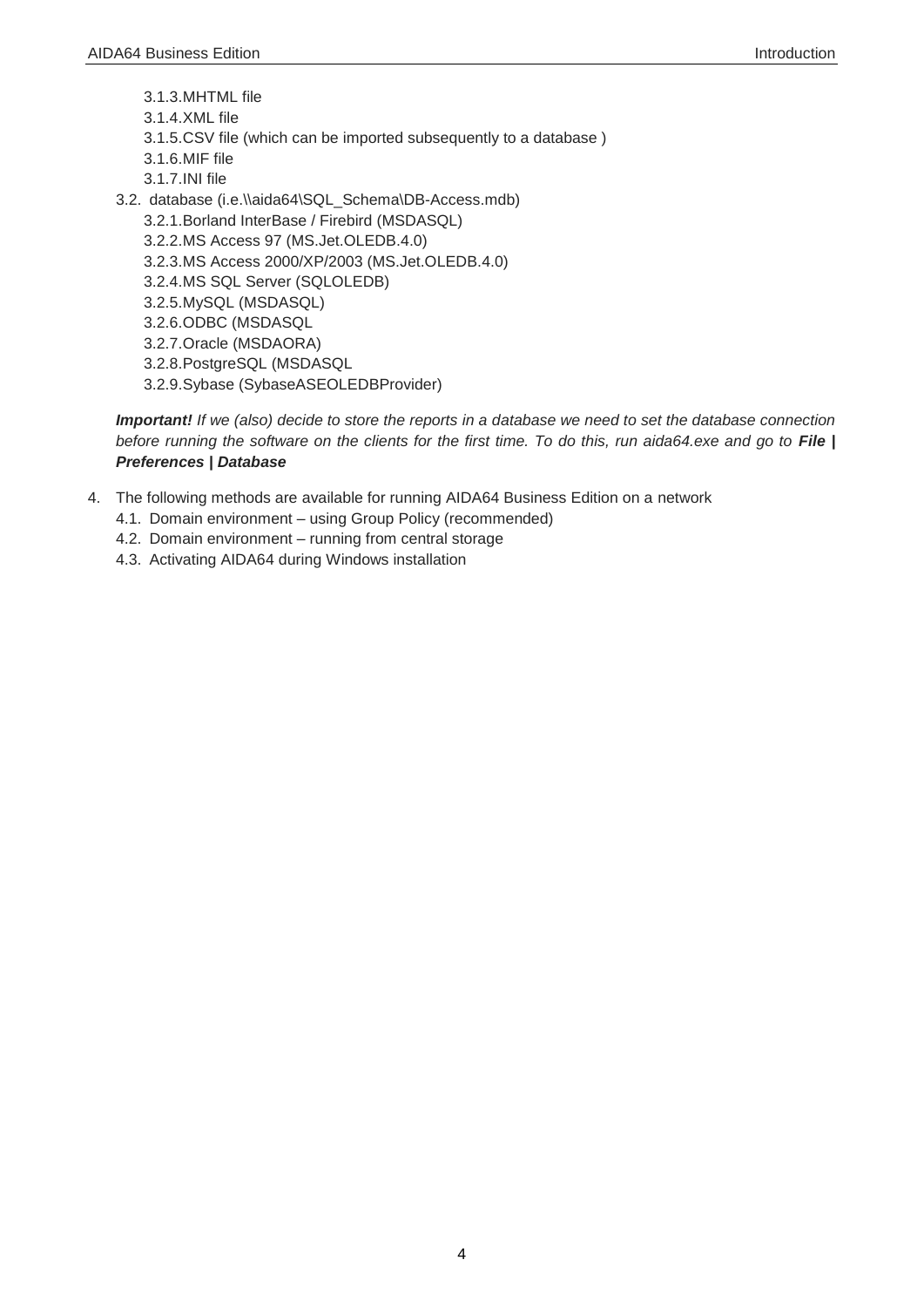#### <span id="page-5-0"></span>**2 AIDA64 IN A DOMAIN ENVIRONMENT USING GROUP POLICY**

The simplest way to deploy AIDA64 Business Edition on a computer network is to use a Domain controller. In this case, running AIDA64 Business Edition has to be included in the logon script for each client so that as they log on to the Domain, AIDA64 Business Edition will start automatically.

#### <span id="page-5-1"></span>**2.1 COPYING AIDA64 TO A SERVER**

First, create a shared folder on the network, which all clients access with "Read" permissions as well as exclusively "Read & Execute" NTFS permissions. For example, name this folder **\\Server\_IP\_address\share**. Of course, we can also use the server name instead of the IP address of the server. If we want to store the reports in the "share" folder, we also need to set "Modify" permission on this folder, but we can also create separate shared folders for the reports. In the "share" folder, create an "aida64" subfolder and copy the contents of the ZIP package downloaded from the AIDA64 website in this subfolder.

*Note: If we share the share folder appending a \$ sign to its name (e.g. "share\$") it will be a hidden share. It is recommended to use a hidden share as this way we can prevent users from uploading unwanted content to or deleting content from the report folders even if we set permissions too widely on them.*



#### <span id="page-5-2"></span>**2.2 STORING REPORTS**

#### <span id="page-5-3"></span>**2.2.1 STORE AS FILE**

If we decide to store the reports collected at scheduled times from client computers in individual files rather than in a database, we should create a folder to which all clients have access with "Write" NTFS permission only. (Should clients also have inherited "Read" permission, we have to revoke that!) Running on the clients, AIDA64 Business Edition will be able to copy the reports here. The folder can be: **\\Server\_IP\_address\Share\aida64reports**.

*Note: When we want to analyze the data, we can organize the generated .csv files into a database, thus simplifying the management of reports. To do this, go to File | Database Manager | Operations | Insert Report Files to Database | Files and select the saved .csv report files you want to add to the database, then click Open.*

|                                                         | x<br>Permissions for aida64reports |  |  |  |  |
|---------------------------------------------------------|------------------------------------|--|--|--|--|
| Security                                                |                                    |  |  |  |  |
| Object name: C:\share\aida64reports                     |                                    |  |  |  |  |
| Group or user names:                                    |                                    |  |  |  |  |
| <b>ALLÉTREHOZÓ TULAJDONOS</b>                           |                                    |  |  |  |  |
| <b>SA SYSTEM</b>                                        |                                    |  |  |  |  |
| Péter Gódi (peter godi@abseira local)                   | $\equiv$                           |  |  |  |  |
| Abseira users (ABSEIRA\Abseira users)                   |                                    |  |  |  |  |
| Abseira administrators (ABSEIRA\Abseira administrators) | $\checkmark$                       |  |  |  |  |
| $\overline{\phantom{a}}$<br>Ш                           | ⋋                                  |  |  |  |  |
|                                                         | Add<br>Remove                      |  |  |  |  |
| Permissions for Abseira users                           | Allow<br>Deny                      |  |  |  |  |
| Modify                                                  | ∧                                  |  |  |  |  |
| Read & execute                                          | $\overline{\bullet}$               |  |  |  |  |
| List folder contents                                    | ✔<br>$\equiv$                      |  |  |  |  |
| Read                                                    | ✓                                  |  |  |  |  |
| Write                                                   | ú                                  |  |  |  |  |
| Leam about access control and permissions               |                                    |  |  |  |  |
| OK                                                      | Cancel<br>Apply                    |  |  |  |  |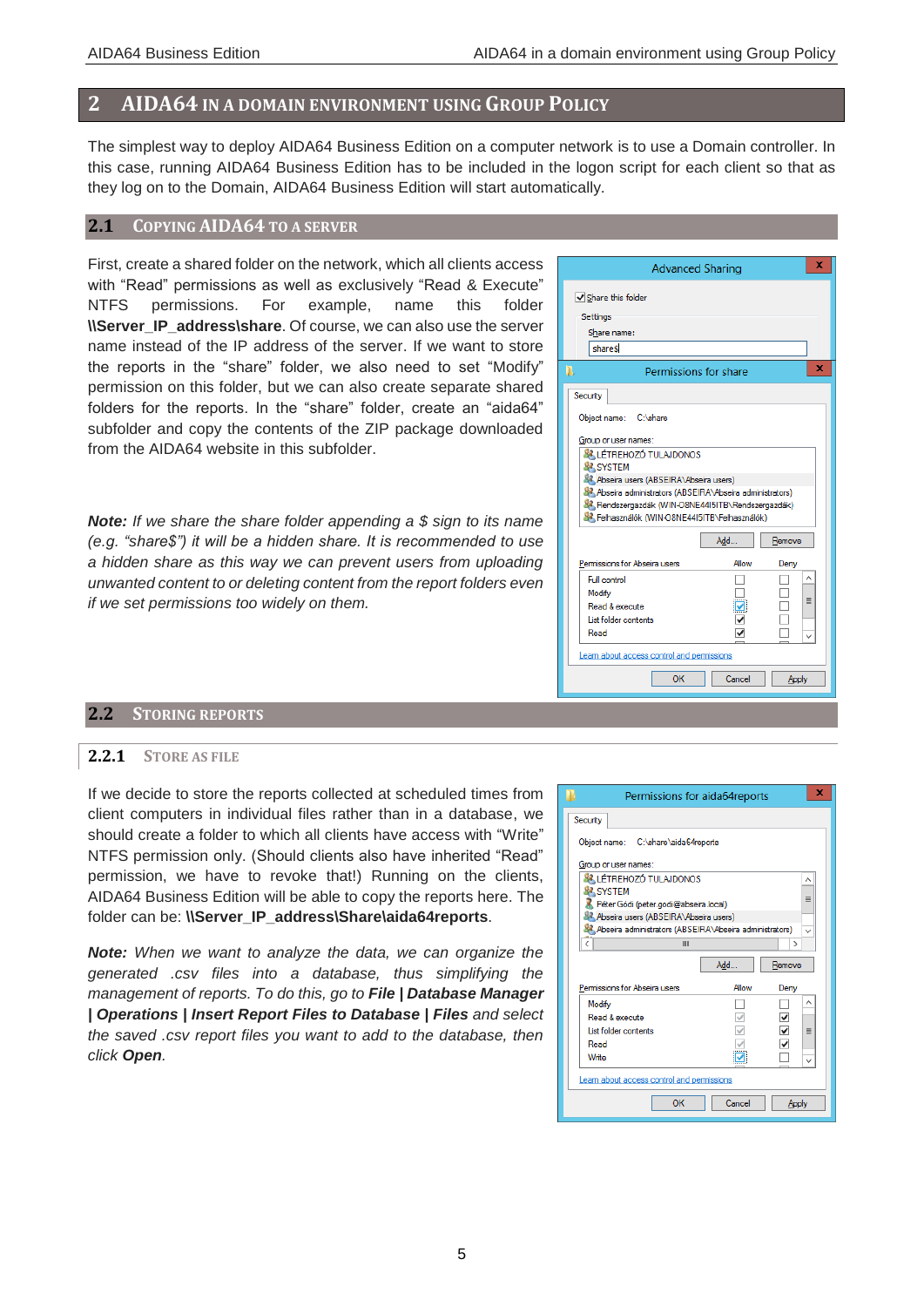#### <span id="page-6-0"></span>**2.2.2 STORE IN A DATABASE (MICROSOFT ACCESS)**

If we want to automatically manage the generated reports in a database, we need to create a folder **\\Server\_IP\_address\Share\aida64reportsdb** on the server with "Read & Execute" and "Write" NTFS

permissions, and also set "Modify" permission for the "share" folder. Then we need to copy our database file to the newly created folder, select one of the 9 supported database formats from **File | Preferences | Database** in the AIDA64 Business Edition running from central storage and provide the location of the corresponding data source. If we use Microsoft Access, we have to choose MS Access 2000/XP/2003 from the **Provider** drop-down list, then in **Database** select the proper database schema (DB – Access.mdb) from among the sample files stored in the "aida64" folder. If required, we need to provide the authentication information and finally test the connection by clicking the **Test** button. Then we can apply the settings.

| Database |              |                                                                      |
|----------|--------------|----------------------------------------------------------------------|
|          | Provider:    | MS Access 2000/XP/2003 (MS.Jet.OLEDB.4.0)<br>v                       |
|          | Data source: | u                                                                    |
|          | Server:      |                                                                      |
|          | Server port: | Default                                                              |
|          | Database:    | \\SRVR2012\share\$\aida64riportokdb\DB - Access.mdb<br>٧<br>$\cdots$ |
|          | Driver:      | v                                                                    |
|          | User:        |                                                                      |
|          | Password:    | Test                                                                 |
|          |              | $\boldsymbol{\mathsf{x}}$<br><b>Success</b>                          |
|          |              | Successful database connection                                       |
|          |              | OK                                                                   |

#### *Note: It is not necessary to install Microsoft Access on the computers!*

*Important! It is recommended to regularly backup the database.*

#### <span id="page-6-1"></span>**2.3 CREATING A LOGON SCRIPT**

Run the group policy management on the domain controller, navigate to the Group Policy Object group where you need to add a new GPO. Name it, for example, "AIDA64start". Right-click on this entry, choose **Edit**, then navigate to **User Configuration| Policies| Windows settings** then in the **Logon Properties** dialog box select **Add a Script** and add the full network path for aida64.exe (\\Server\_IP\_address\share\aida64\aida64.exe) as well as the

| Add a Script                                                                | x      |
|-----------------------------------------------------------------------------|--------|
| Script Name:<br>\\\SRVR2012\share\$\aida64\aida64.exe<br>Script Parameters: | Browse |
| /R /DATABASE /AUDIT /ACCEPT /SAFE /SILENT                                   | Cancel |

**Script Parameters** you want to use (/ACCEPTBG /R /DATABASE /AUDIT /SAFE /SILENT). This ensures that AIDA64 will run automatically and start creating reports on the client machines when they log on to the network.

We can set how often we want AIDA64 to create reports and customize what content we would like to see in the reports. Reports can be made once a day, once a week, once a fortnight or once a month, and instead of a full audit we can ask for a partial log of either the hardware or the software environment. These settings can be found in the **File | Preferences | Report** menu. On the **Schedule** tab set the desired frequency and specify the location where the last report creation date will be stored. If we want to create a full report, we must not use report profiles (for example: /AUDIT, /HW /SW), or alternatively we can create a custom RPF file by selecting all options in the Report Wizard (Report | Report Wizard) and apply it using the /CUSTOM <profile path> option. Using the command-line option /DELAY <seconds>, we can delay the start of the report creation process.

#### **Sample parameters:**

#### **Running AIDA64 to create a CSV report**

/R \\Server\_IP\_address\share\aida64reports\\$DATE\\$HOSTNAME /CSV /AUDIT /SAFE

#### **Running AIDA64 to create a SQL report**

/R /DATABASE /AUDIT /SAFE

#### **Running AIDA64 in the background with remote access**

/ACCEPTBG /SILENT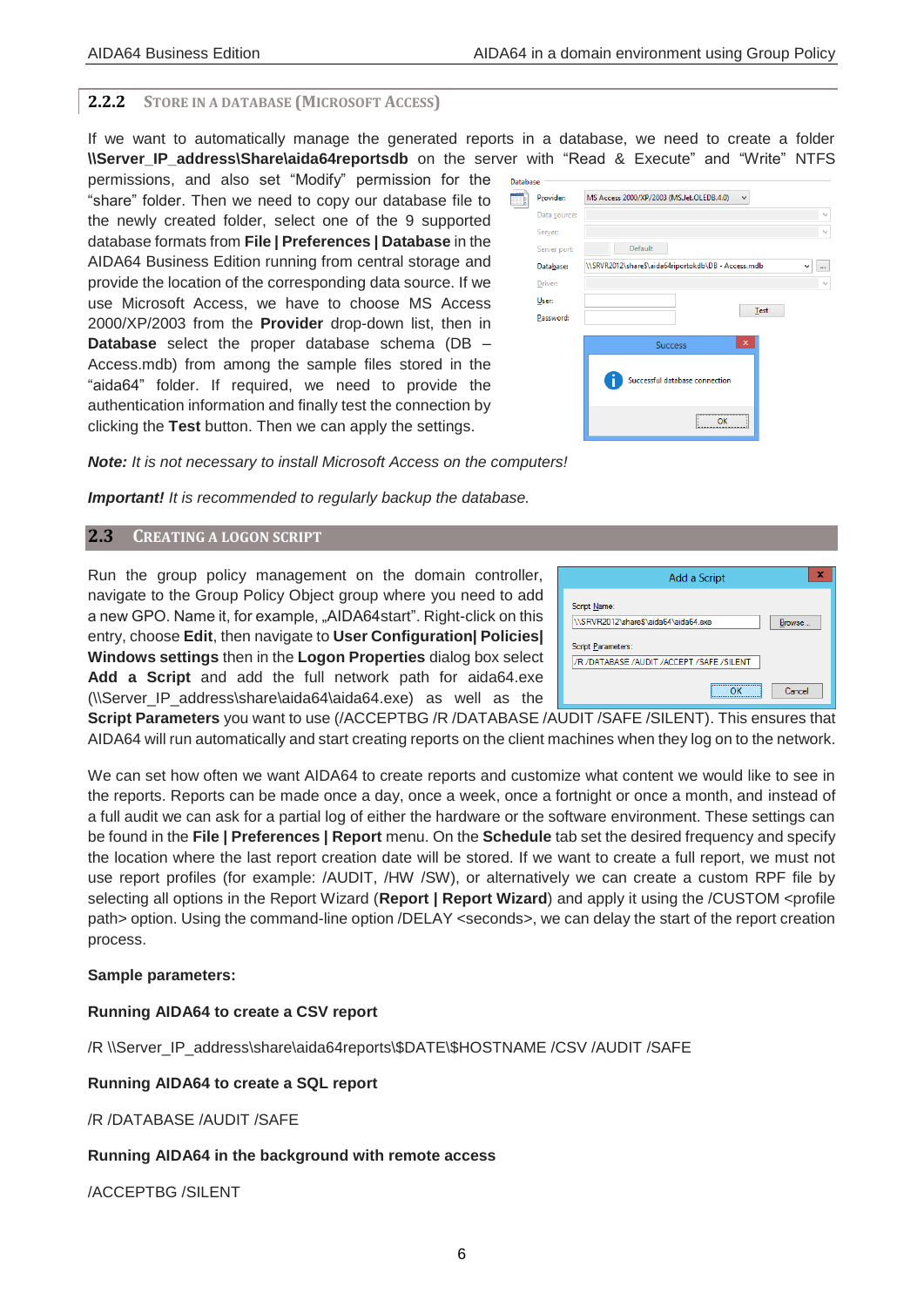#### **Running AIDA64 in the background to create a CSV report and enable remote access**

/ACCEPTBG /R \\Server\_IP\_address\aida64riportok\\$DATE\\$HOSTNAME /CSV /AUDIT /SAFE /SILENT

#### **Running AIDA64 in the background to create a SQL report and enable remote access**

/ACCEPTBG /R /DATABASE /AUDIT /SAFE /SILENT

*Note: Further parameters and detailed information about these can be found in section 6 under the heading "Command-line options".*

*Important! We have to make sure not to create two (or more) scripts containing aida64.exe otherwise only the first one will be executed as only one aida64.exe can reside in the memory. If we want to run AIDA64 with different parameters on certain PCs, we need to create a new GPO, which we can link to another OU.*

#### <span id="page-7-0"></span>**2.4 INSTANT LAUNCH, CHECK**

On the next logon, AIDA64 will start automatically on the clients and will create the report. If we want to propagate the modifications immediately to all client computers we should activate the settings using the "gpupdate /force" command and then use "gpresult" to check if all clients received the GPO. The information "gpresult" displays can be saved to a file ("gpresult /X C:\report.xml"). For detailed information, use "gpresult /V", and for other available options, use "gpresult /?".



#### <span id="page-7-1"></span>**2.5 ADDING EXCEPTIONS TO WINDOWS FIREWALL**

If we want to use the remote access functions of AIDA64 Business Edition, we need to ensure that we allow the software to communicate through the local firewalls. In practice, two Windows Firewall popups asking for permission to pass through the firewall will appear on the client computers when AIDA64 launches for the first time, which may confuse non-professional users. For security reasons, most users will probably choose "Do not allow", which will block the remote access functions of AIDA64.

Accordingly, it is not recommended to let users make the choice here, if they have the rights to perform such operations at all. Educating users about this firewall settings can be difficult and costly, and we would also like to avoid visiting each client computer one by one, so the most practical solution is to set up our server so that it deploys the proper firewall settings on every computer in the domain as they log on.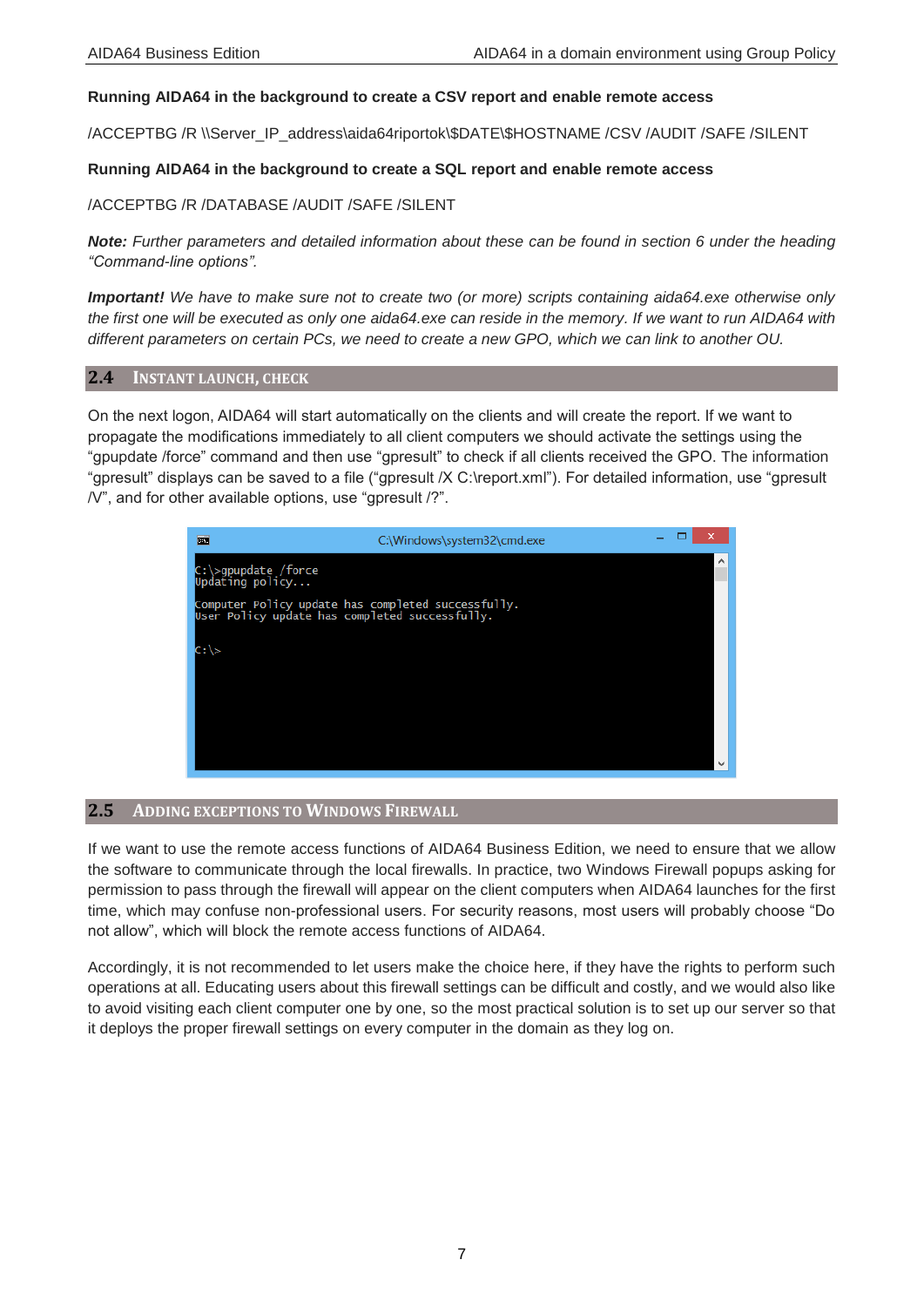#### <span id="page-8-0"></span>**2.5.1 IF WE HAVE WINDOWS XP COMPUTERS ON THE NETWORK**

On the server, in the quick menu of an existing GPO (or we can also create a new one) click **Edit| Computer Configuration| Policies| Administrative Templates| Network| Network Connections| Windows firewall| Domain profile** and search for **Windows Firewall: Define inbound program exceptions**, then click Enabled. Click **Show**, add the following two paths, and finally, link the GPO to the organization unit in which our computers are grouped:

|               | <b>Show Contents</b>                                               | o      | × |
|---------------|--------------------------------------------------------------------|--------|---|
|               | Define program exceptions:                                         |        |   |
|               | Value                                                              |        |   |
|               | \\192.168.1.250\share\$\aida64\aida64.exe:":enabled:aida64.exe     |        |   |
| $\mathcal{I}$ | \\192.168.1.250\share\$\aida64\aida_rcs.dll:*:enabled:aida_rcs.dll |        |   |
| ₩             |                                                                    |        |   |
|               |                                                                    |        |   |
|               |                                                                    |        |   |
|               |                                                                    |        |   |
|               |                                                                    |        |   |
|               |                                                                    |        |   |
|               |                                                                    |        |   |
|               |                                                                    |        |   |
|               | QK                                                                 | Cancel |   |
|               |                                                                    |        |   |
|               |                                                                    |        |   |

\\Server\_IP\_address\Share\aida64\aida64.exe:\*:enabled:aida64.exe

\\Server\_IP\_address\Share\aida64\aida\_rcs.dll:\*:enabled:aida\_rcs.dll

**Important!** This method works only on Windows XP SP2 or later.

#### <span id="page-8-1"></span>**2.5.2 IF WE ONLY HAVE COMPUTERS RUNNING VISTA OR LATER ON THE NETWORK**

Log in to one client computer in the domain as an administrator and run AIDA64 Business Edition over the network. Select "Accept Incoming Remote Connections" then add "aida64.exe" and "aida\_rcs.dll" to the firewall exceptions. Open **Windows Firewall with Advanced Security** under **Control Panel \ System and Security \ Windows Firewall \ Advanced Settings** then select Export Policy from the right panel and save the .wfw file to the server. In the context menu of the server's existing GPO (or we can also create a new one) navigate to E**dit| Computer Configuration| Policies| Windows Settings| Security Settings| Windows Firewall with Advanced Security| Windows Firewall with** 



**Advanced Security**, right click, select "Import Policy" and then select the exported file. This way, firewall rules are added to the GPO and will be applied to all clients. Finally, link our GPO to the OU in which our computers are grouped.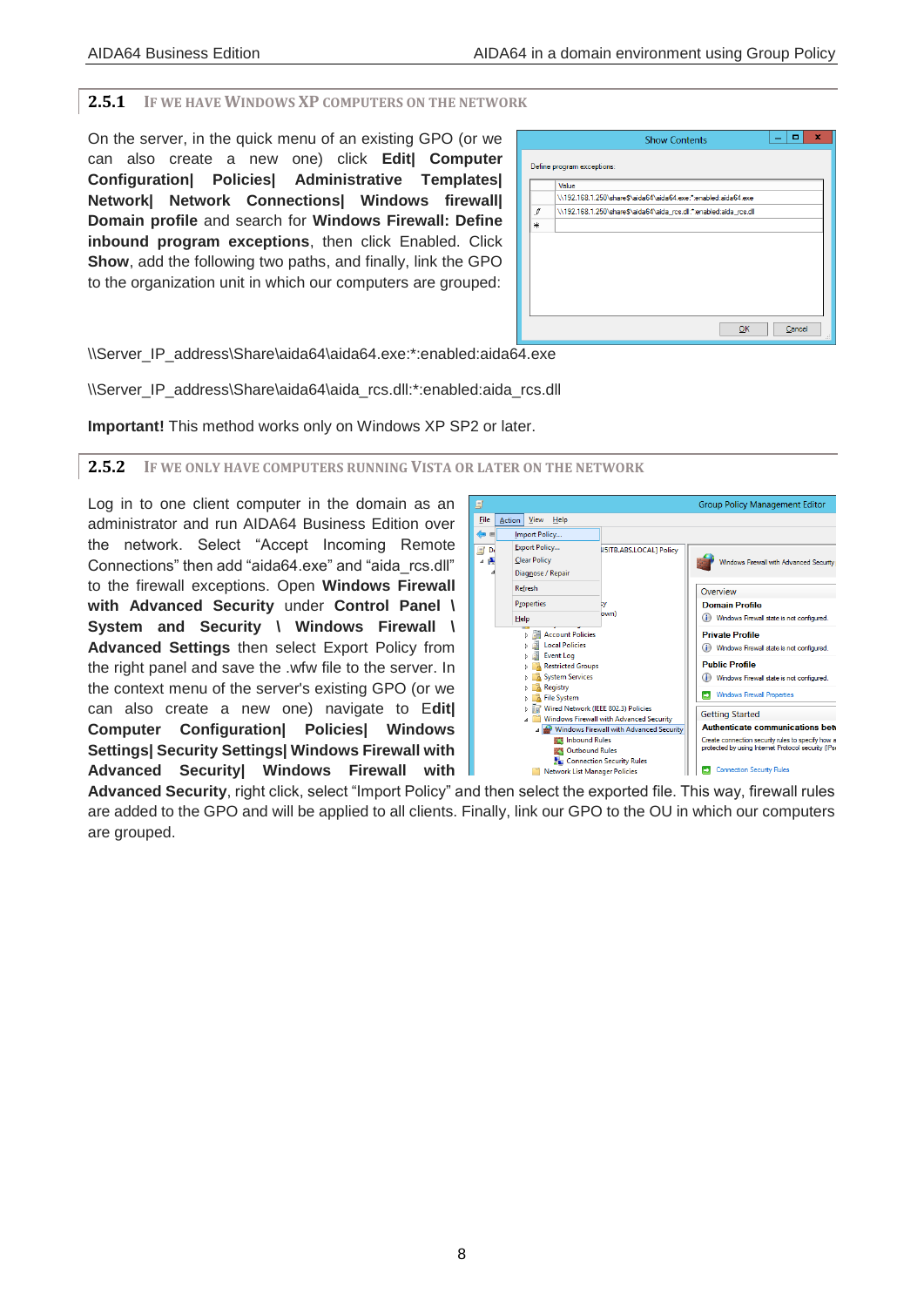### <span id="page-9-0"></span>**3 RUNNING AIDA64 FROM CENTRAL STORAGE IN A DOMAIN**

We can easily activate AIDA64 Business Edition in our system even if the server on our network does not have Group Policy but a domain environment is available (which can even be provided by a Linux domain controller). In this case, we will need a centralized shared storage (file server, NAS) where we need to add a share for AIDA64.

#### <span id="page-9-1"></span>**3.1 COPYING AIDA64 ON A SERVER/STORAGE**

First, create a shared folder on the network, which all clients access with "Read" permissions as well as exclusively "Read & Execute" NTFS permissions. For example, name this folder **\\Server\_IP\_address\share**. Of course, we can also use the server name instead of the IP address of the server. If we want to store the reports in the "share" folder, we also need to set "Modify" permission on this folder, but we can also create separate shared folders for the reports. In the "share" folder, create an "aida64" subfolder and copy the contents of the ZIP package downloaded from the AIDA64 website in this subfolder.

*Note: If we share the share folder appending a \$ sign to its name (eg. "Share\$") it will be a hidden share. It is recommended to use a hidden share as this way we can prevent users from uploading unwanted content to or deleting content from the report folders even if we set permissions too widely on them*.



#### <span id="page-9-3"></span><span id="page-9-2"></span>**3.2 REPORT STORAGE LOCATION**

#### **3.2.1 STORE AS FILE**

If we decide to store the reports collected at scheduled times from client computers in individual files rather than in a database, we should create a folder to which all clients have access with "Write" NTFS permission only. (Should clients also have inherited "Read" permission, we have to revoke that!) Running on the clients, AIDA64 Business Edition will be able to copy the reports here. The folder can be: **\\Server\_IP\_address\Share\aida64reports**.

**Note:** When we want to analyze the data, we can organize the generated .csv files into a database, thus simplifying the management of reports. To do this, go to **File | Database Manager | Operations | Insert Report Files to Database | Files** and select the saved .csv report files you want to add to the database, then click **Open**.

| Permissions for aida64reports                           |                                 | x                    |  |  |
|---------------------------------------------------------|---------------------------------|----------------------|--|--|
| Security                                                |                                 |                      |  |  |
| Object name: C:\share\aida64reports                     |                                 |                      |  |  |
| Group or user names:                                    |                                 |                      |  |  |
| <b>SALLÉTREHOZÓ TULAJDONOS</b>                          |                                 |                      |  |  |
| <b>SA SYSTEM</b>                                        |                                 |                      |  |  |
| Péter Gódi (peter godi@abseira local)                   |                                 | Ξ                    |  |  |
| Abseira users (ABSEIRA\Abseira users)                   |                                 |                      |  |  |
| Abseira administrators (ABSEIRA\Abseira administrators) |                                 | $\ddot{}$            |  |  |
| ←<br>Ш                                                  |                                 | ⋋                    |  |  |
|                                                         | Add                             | Remove               |  |  |
| Permissions for Abseira users                           | Allow                           | Deny                 |  |  |
| Modify                                                  |                                 | ᄉ                    |  |  |
| Read & execute                                          |                                 | $\overline{\bullet}$ |  |  |
| List folder contents                                    |                                 | $\equiv$             |  |  |
| Read                                                    |                                 |                      |  |  |
| Write                                                   | $\overline{\blacktriangledown}$ | Q                    |  |  |
| Leam about access control and permissions               |                                 |                      |  |  |
| OK                                                      | Cancel                          | Apply                |  |  |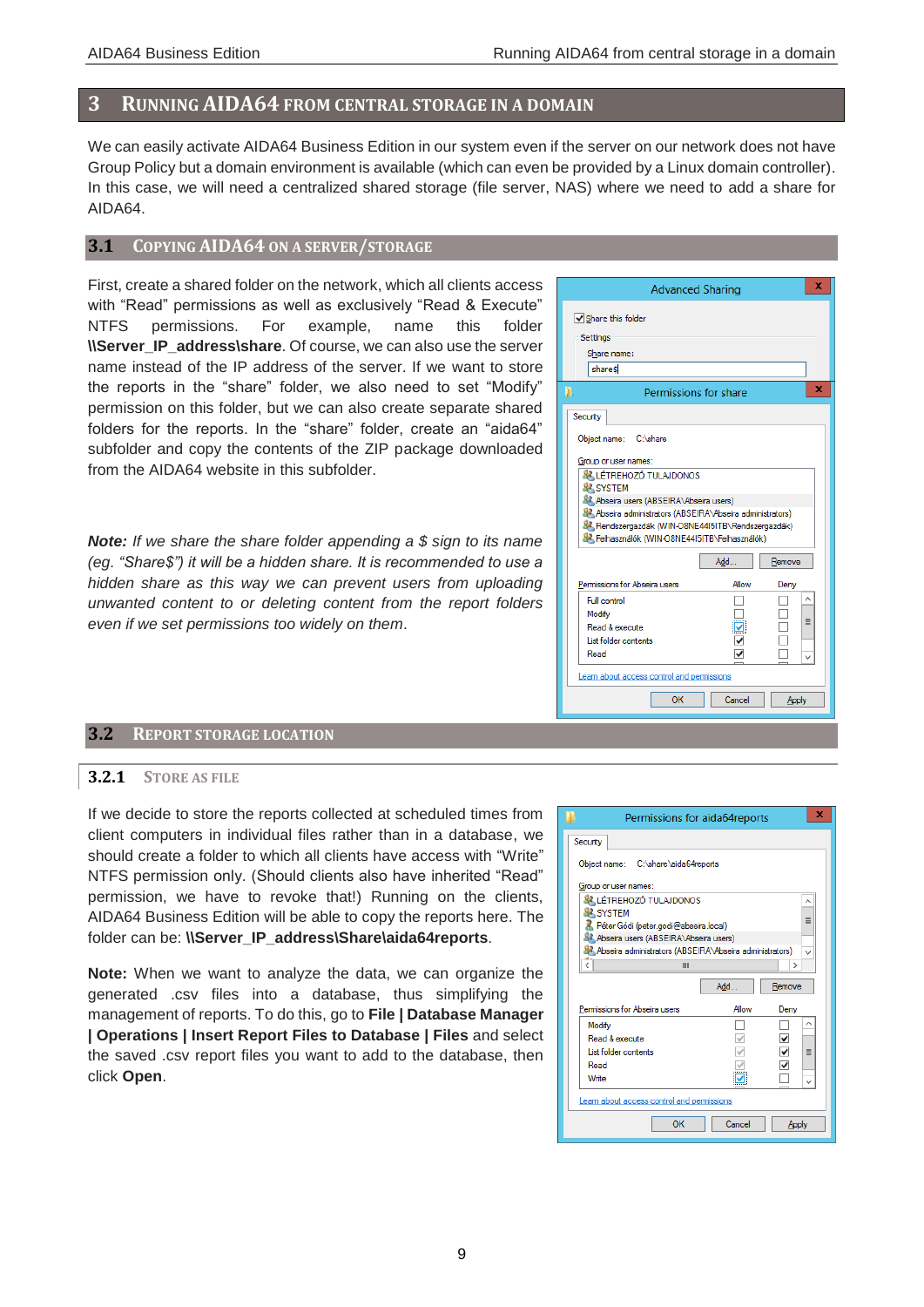#### <span id="page-10-0"></span>**3.2.2 STORE IN A DATABASE (MICROSOFT ACCESS)**

If we want to automatically manage the generated reports in a database, we need to create a folder **\\Server\_IP\_address\Share\aida64reportsdb** on the server with "Read & Execute" and "Write" NTFS

permissions, and also set "Modify" permission for the "share" folder. Then we need to copy our database file to the newly created folder, select one of the 9 supported database formats from **File | Preferences | Database** in the AIDA64 Business Edition running from central storage and provide the location of the corresponding data source. If we use Microsoft Access, we have to choose MS Access 2000/XP/2003 from the **Provider** drop-down list, then in **Database** select the proper database schema (DB – Access.mdb) from among the sample files stored in the "aida64" folder. If required, we need to provide the authentication information and finally test the connection by clicking the **Test** button. Then we can apply the settings.

| Database |              |                                                                                 |
|----------|--------------|---------------------------------------------------------------------------------|
|          | Provider:    | MS Access 2000/XP/2003 (MS.Jet.OLEDB.4.0)<br>٧                                  |
|          | Data source: | $\checkmark$                                                                    |
|          | Server:      | v                                                                               |
|          | Server port: | Default                                                                         |
|          | Database:    | \\SRVR2012\share\$\aida64riportokdb\DB - Access.mdb<br>$\checkmark$<br>$\cdots$ |
|          | Driver:      | v                                                                               |
|          | User:        |                                                                                 |
|          | Password:    | Test                                                                            |
|          |              | $\overline{\mathsf{x}}$<br><b>Success</b>                                       |
|          |              | Successful database connection                                                  |
|          |              | oκ                                                                              |

*Note: It is not necessary to install Microsoft Access on the computers!*

*Important! It is recommended to regularly backup the database.*

#### <span id="page-10-1"></span>**3.3 ENABLING AUTOMATIC STARTUP IN WINDOWS**

The next step is to ensure that all clients run AIDA64 at Windows startup to either create a report and/or enable remote access.

#### <span id="page-10-2"></span>**3.3.1 WINDOWS XP – REGISTRY**

In Windows XP, we need to add a registry entry, which we can easily do using a .reg file that we have to run on the client. It has to include the following:

```
Windows Registry Editor Version 5.00 
[HKEY_LOCAL_MACHINE\SOFTWARE\Microsoft\Windows\CurrentVersion\Run]
"AIDA64Startup"="\\Server_IP_address\\Share\\aida64\\start.bat"
```
In the start.bat file we can specify the desired functions (report, remote connection) with command-line switches. For combined (report + remote connection) functions the start.bat has to include the following script:

```
@echo off 
rem Run AIDA64 to create reports and enable remote connection
start \\Server_IP_address\Share\aida64\aida64.exe /ACCEPTBG /R
\\Server_IP_address\aida64report\$DATE\$HOSTNAME /CSV /AUDIT /SAFE /SILENT
```
Now AIDA64 has been added to the list of startup programs. AIDA64, launched from the central storage, will read the settings from the default aida64.ini file for each client computer.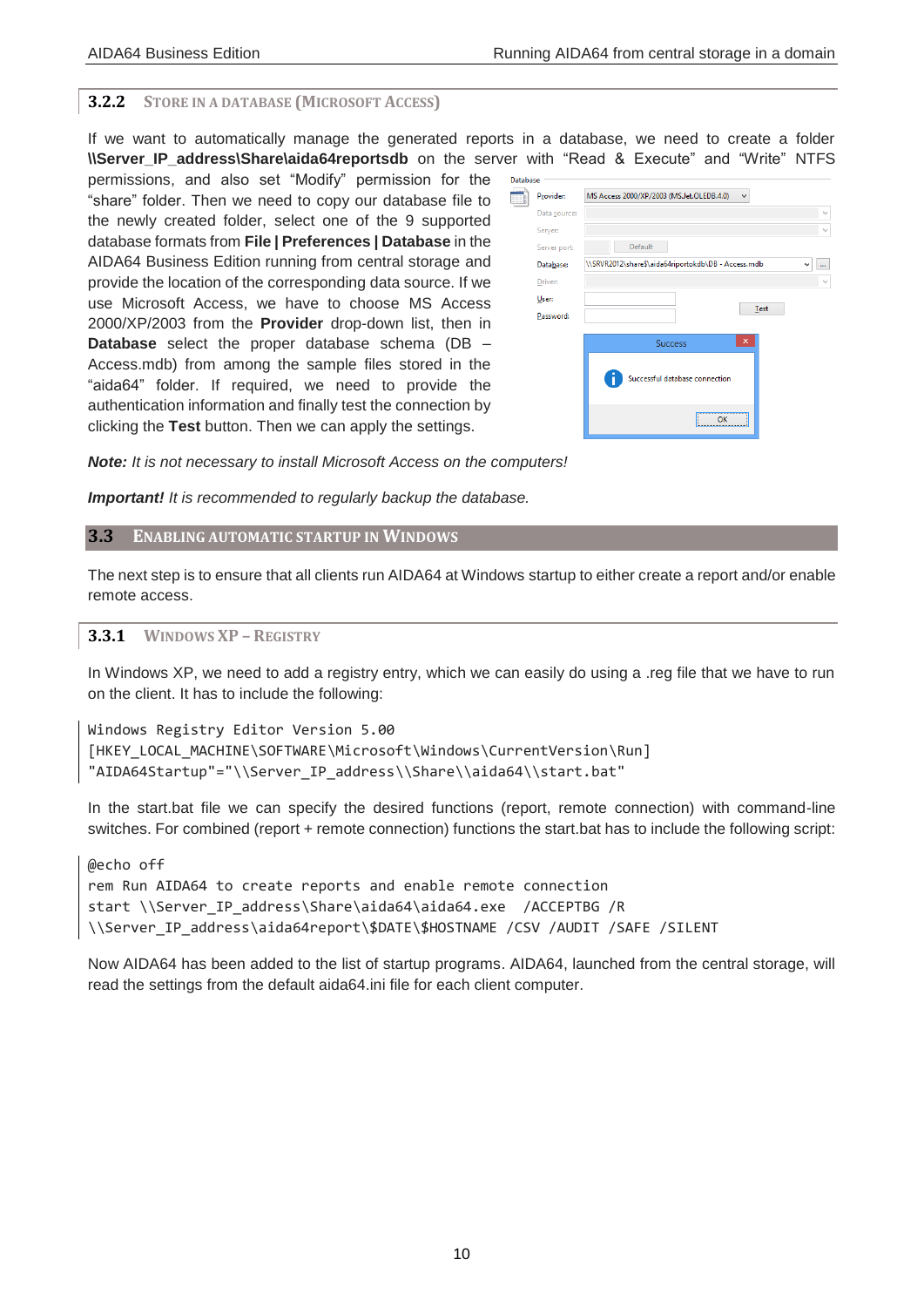#### <span id="page-11-0"></span>**3.3.2 WINDOWS VISTA/7/8 – SCHEDULED TASK**

Using Windows Vista and newer Windows operating systems, we do not need to add an autorun entry in the registry, instead we have to create a scheduled task for AIDA64 to run when the computer starts. This has many advantages, for instance, it is not necessary to run AIDA64 at the very beginning of the startup process, we can use a few seconds of delay, and we can define various criteria for running the program. We can create a scheduled task in several ways.

Manually we can add a new scheduled task from the **Start Menu| Control Panel| All Control Panel Items| Administrative Tools| Task Scheduler**. In the menu in the left column, select the **Task Scheduler** entry, and then click **Create Task**. Give the task a name (such as "Start AIDA64 when the system starts"), then on the **Startup** tab, click **New**. Here, select **Login** as the trigger event, then Every user, and set a 10 second delay so that launching AIDA64 will not add time to the startup process. On the **Actions** tab, click the **New** button, select **Start program**, select the aida64.exe in the shared folder and use the options described in section 2.3.

On the **Conditions** and **Settings** page, we need to set the options in such a way that ensures that AIDA64 Business Edition will run on clients at all times.

If we use scripts, it is easier and faster to apply the settings, and we can do it automatically. The simplest way to run AIDA64 Business Edition as a scheduled task is to create the following .xml and .bat files and run the .bat file on each client. This will automatically add, with the proper settings, the task of running AIDA64 when the system starts to the scheduled tasks.

| $^{\circ}$                       |                                      | AIDA64 AutoStart Properties (Local Computer)                                       | × |  |  |
|----------------------------------|--------------------------------------|------------------------------------------------------------------------------------|---|--|--|
| General<br><b>Triggers</b>       | Conditions<br>Actions                | Settings<br>History                                                                |   |  |  |
| AIDA64 AutoStart<br>Name:        |                                      |                                                                                    |   |  |  |
| Location:                        |                                      |                                                                                    |   |  |  |
| FinalWire Ltd.<br><b>Author:</b> |                                      |                                                                                    |   |  |  |
| Description:                     |                                      |                                                                                    |   |  |  |
|                                  |                                      |                                                                                    |   |  |  |
|                                  |                                      |                                                                                    |   |  |  |
| <b>Security options</b>          |                                      |                                                                                    |   |  |  |
|                                  |                                      | When running the task, use the following user account:                             |   |  |  |
| ABSEIRA\peter.godi               |                                      | Change User or Group                                                               |   |  |  |
|                                  | Run only when user is logged on      |                                                                                    |   |  |  |
|                                  | Run whether user is logged on or not |                                                                                    |   |  |  |
|                                  |                                      | Do not store password. The task will only have access to local computer resources. |   |  |  |
|                                  | Run with highest privileges          |                                                                                    |   |  |  |
| Hidden                           | Configure for:                       | Windows 8                                                                          | v |  |  |
|                                  |                                      | OK<br>Cancel                                                                       |   |  |  |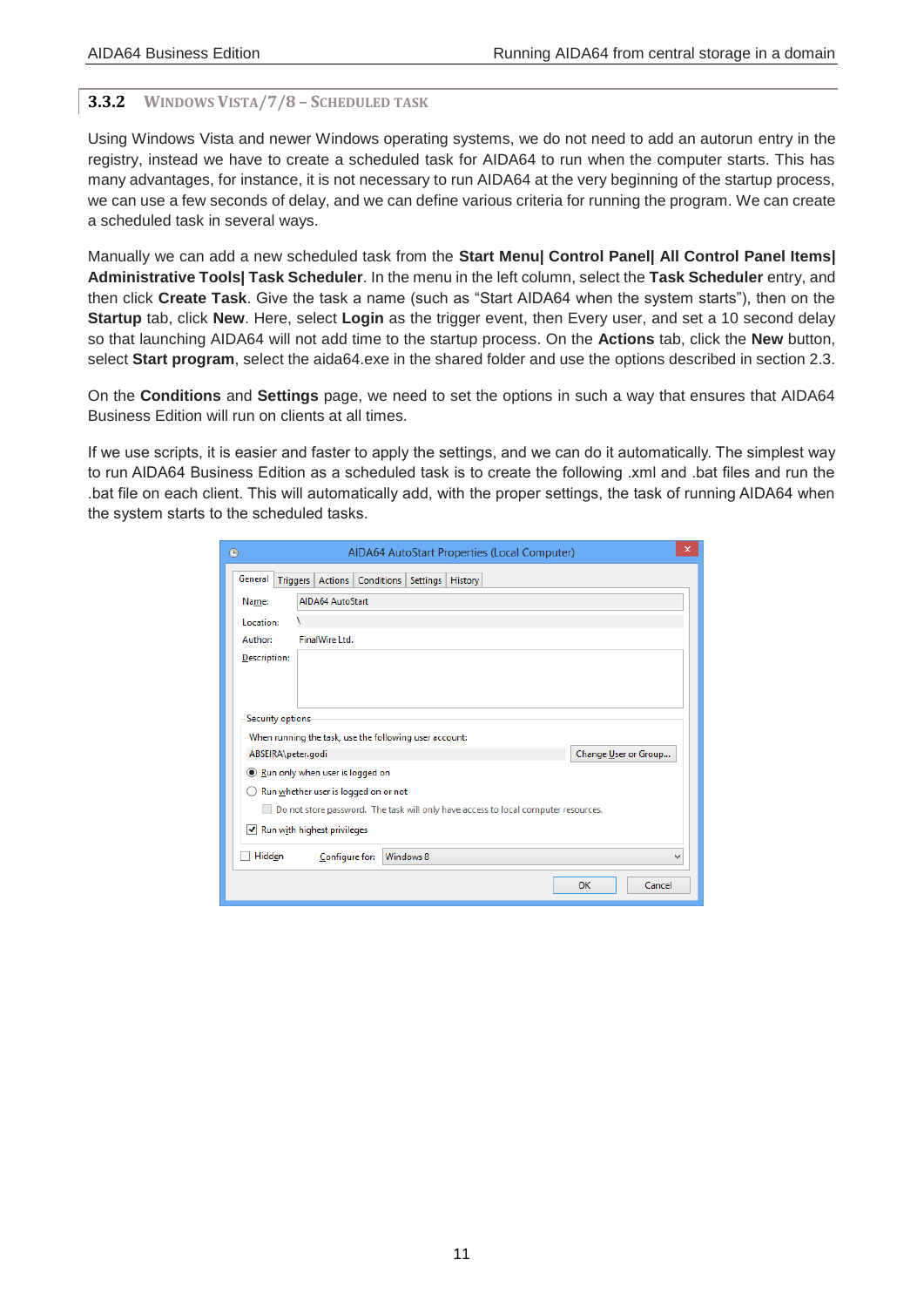Content of AIDA64AutoStart.xml:

```
<?xml version="1.0" encoding="UTF-16"?>
<Task version="1.3" xmlns="http://schemas.microsoft.com/windows/2004/02/mit/task">
   <RegistrationInfo>
     <Author>FinalWire Ltd.</Author>
   </RegistrationInfo>
   <Triggers>
     <LogonTrigger>
       <Enabled>true</Enabled>
       <Delay>PT10S</Delay>
     </LogonTrigger>
   </Triggers>
   <Principals>
     <Principal id="Author">
       <UserId></UserId>
       <LogonType>InteractiveToken</LogonType>
       <RunLevel>HighestAvailable</RunLevel>
     </Principal>
   </Principals>
   <Settings>
     <MultipleInstancesPolicy>IgnoreNew</MultipleInstancesPolicy>
     <DisallowStartIfOnBatteries>false</DisallowStartIfOnBatteries>
     <StopIfGoingOnBatteries>false</StopIfGoingOnBatteries>
     <AllowHardTerminate>true</AllowHardTerminate>
     <StartWhenAvailable>false</StartWhenAvailable>
     <RunOnlyIfNetworkAvailable>false</RunOnlyIfNetworkAvailable>
     <IdleSettings>
       <StopOnIdleEnd>false</StopOnIdleEnd>
       <RestartOnIdle>false</RestartOnIdle>
     </IdleSettings>
     <AllowStartOnDemand>true</AllowStartOnDemand>
     <Enabled>true</Enabled>
     <Hidden>false</Hidden>
     <RunOnlyIfIdle>false</RunOnlyIfIdle>
     <DisallowStartOnRemoteAppSession>false</DisallowStartOnRemoteAppSession>
     <UseUnifiedSchedulingEngine>false</UseUnifiedSchedulingEngine>
     <WakeToRun>false</WakeToRun>
     <ExecutionTimeLimit>PT0S</ExecutionTimeLimit>
     <Priority>7</Priority>
   </Settings>
   <Actions Context="Author">
     <Exec>
       <Command>\\Server_IP_address\Share\aida64\aida64be.bat</Command>
     </Exec>
   </Actions>
</Task>
```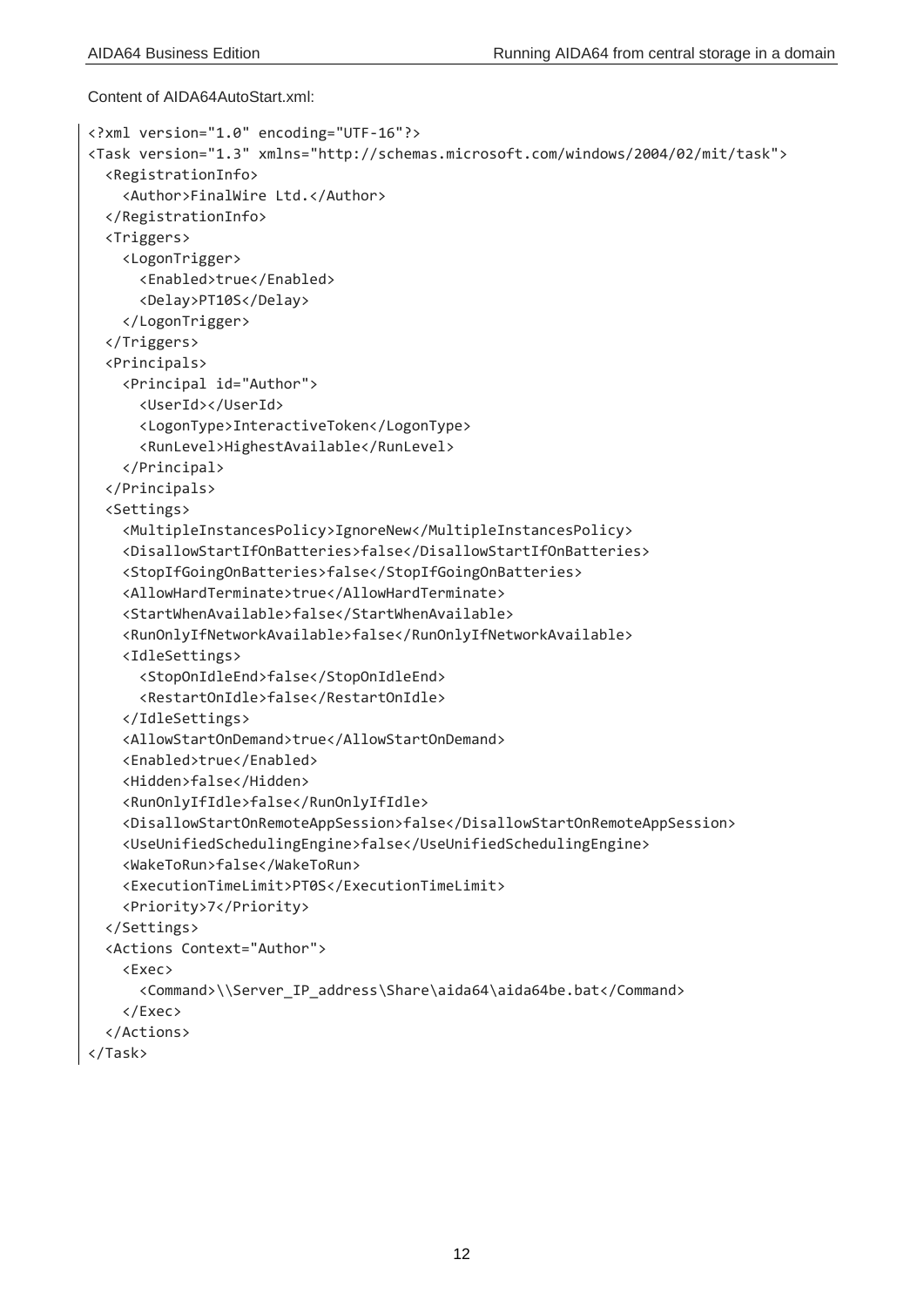Content of AIDA64scheduled\_run.bat:

```
@echo off
fart AIDA64AutoStart.xml "<UserId></UserId>" 
"<UserId>%COMPUTERNAME%\%USERNAME%</UserId>"
schtasks.exe /create /TN AIDA64Report /XML AIDA64report.xml
fart AIDA64AutoStart.xml "<UserId>%COMPUTERNAME%\%USERNAME%</UserId>" 
"<UserId></UserId>"
netsh advfirewall firewall add rule name="aida_rcs.dll" dir=in 
program="\\Server_IP_address\Share\aida64\aida_rcs.dll" action="allow"
netsh advfirewall firewall add rule name="aida64.exe" dir=in 
program="\\Server_IP_address\Share\aida64\aida64.exe" action="allow"
```
This .xml file adds the AIDA64 Business Edition entry to the user's scheduled tasks. The utility called Find And Replace Text (fart) in the .bat file ensures that the client computer's name and the user ID are added to the appropriate rows in the .xml before activation. After the script has run, fart will restore the <UserID> rows to their default (empty) to secure that it will run without issues on the next client as well. The last two lines in the .bat file add the firewall exception. Fart is free, open source software that can be downloaded from http://fartit.sourceforge.net.

**Important!** We must either provide the full path or have fart.exe and the .xml and .bat files in the same folder.

#### <span id="page-13-0"></span>**3.4 ADDING EXCEPTIONS TO WINDOWS FIREWALL**

If we have manually configured the clients to run AIDA64 Business Edition then, as the final step, we have to allow it through the firewall. This can be done manually by clicking on the popup windows upon first launch, or to automate the process, we can add the required exceptions instantly to the Windows firewall by running this .bat script file locally.

netsh firewall add allowedprogram \\Server IP address\Share\aida64\aida64.exe aida64.exe enable netsh firewall add allowedprogram \\Server\_IP\_address\Share\aida64\aida\_rcs.dll aida\_rcs.dll enable

| <b>BEE</b>                                                                                                                                                                                                                                     | <b>Administrator: Command Prompt</b>                                                             |  |  |
|------------------------------------------------------------------------------------------------------------------------------------------------------------------------------------------------------------------------------------------------|--------------------------------------------------------------------------------------------------|--|--|
|                                                                                                                                                                                                                                                | C:\>netsh firewall add allowedprogram \\SRUR2012\share\$\aida64\aida64.exe aida64.exe enable     |  |  |
| IMPORTANT: Command executed successfully.<br>However, "netsh firewall" is deprecated;<br>use "netsh advfirewall firewall" instead.<br>instead of "netsh firewall", see KB article 947709<br>at http://go.microsoft.com/fwlink/?linkid=121488 . | For more information on using "netsh advfirewall firewall" commands                              |  |  |
| Юk.                                                                                                                                                                                                                                            |                                                                                                  |  |  |
|                                                                                                                                                                                                                                                | C:\>netsh firewall add allowedprogram \\SRUR2012\share\$\aida64\aida_rcs.dll aida_rcs.dll enable |  |  |
| IMPORTANT: Command executed successfully.<br>However, "netsh firewall" is deprecated;<br>use "netsh advfirewall firewall" instead.<br>instead of "netsh firewall", see KB article 947709<br>at http://go.microsoft.com/fwlink/?linkid=121488 . | For more information on using "netsh advfirewall firewall" commands                              |  |  |
| Юk.                                                                                                                                                                                                                                            |                                                                                                  |  |  |
| $c:\ \ \searrow$                                                                                                                                                                                                                               |                                                                                                  |  |  |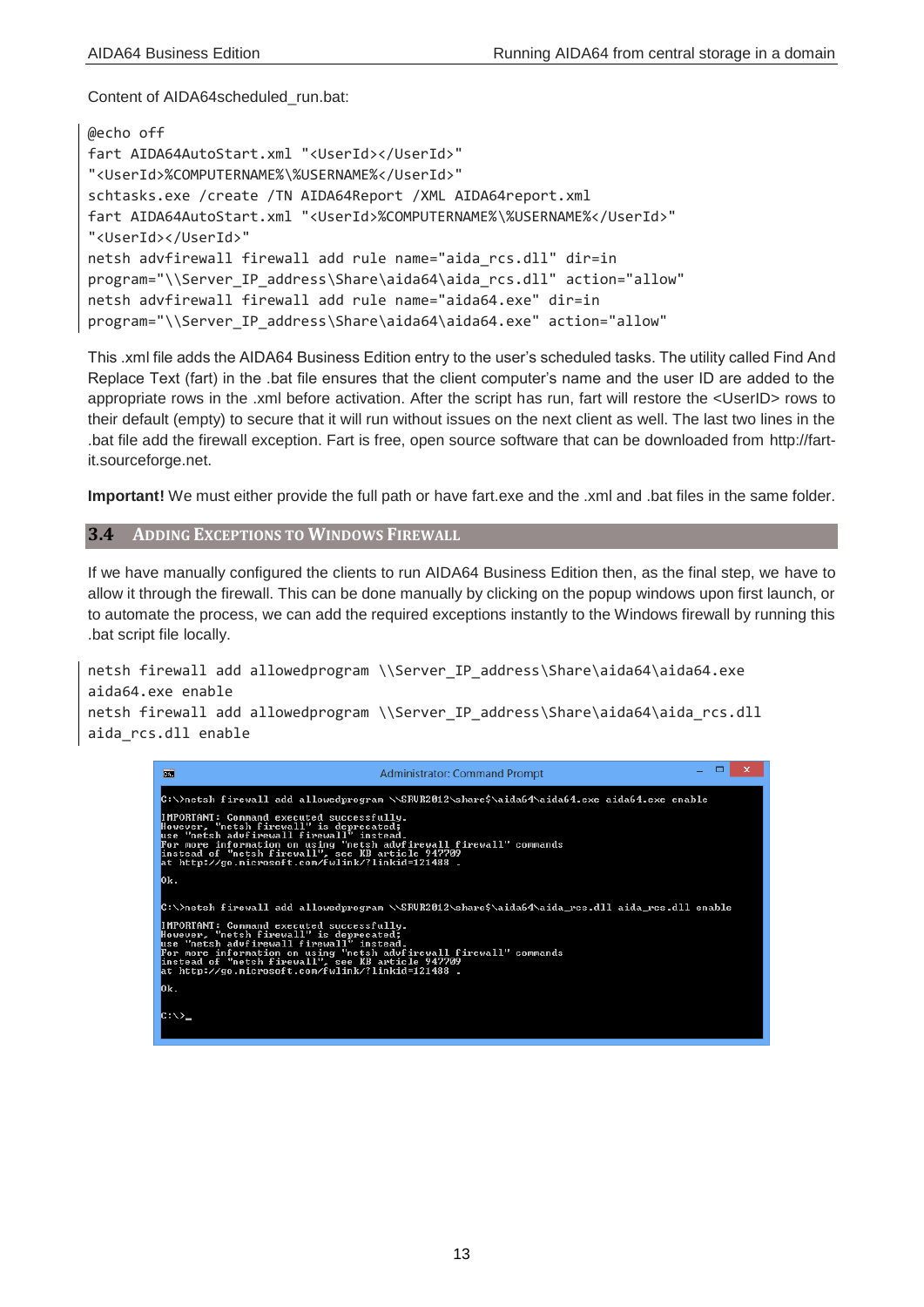#### <span id="page-14-0"></span>**4 ACTIVATING AIDA64 DURING WINDOWS INSTALLATION**

This can be useful on networks in which systems are reinstalled regularly, on a daily, weekly or monthly basis.

*Important! Only applicable to Windows Vista or later operating systems.*

*Note: Create a user with limited rights and access to the "share" folder.*

#### <span id="page-14-1"></span>**4.1 INSTALLATION WITH WINDOWS DEPLOYMENT SERVICES (WDS)**

We need to create an Unattend.xml file in which we can specify the commands to run the first time a user logs on to the computer. This is similar to a batch file in that we need to add the commands line by line between the <SynchronousCommand> and <CommandLine> tags but we also have to specify the order in which the commands run by <Order>number</Order>. We have to link this answer file to our installation images.

| Unattend File: | \Unattend\ImageUnattend.xml<br>Select File. |
|----------------|---------------------------------------------|
|                |                                             |
|                |                                             |
|                |                                             |
|                |                                             |

<span id="page-14-2"></span>**4.1.1 AIDA64 RUNNING ON THE LOCAL MACHINE**

We need to create a timer .xml to define the timing settings, then a batch file to run it. Then we need to create the .bat file, as described in section 2.3, used in the timer. The .bat file will run every time a client logs on.

The aida64-timer.bat file includes the netsh commands which add AIDA64 Business Edition to the firewall exceptions to allow remote connections in Windows.

```
@echo off
netsh advfirewall firewall add rule name="aida_rcs.dll" dir=in 
program="c:\aida64\aida_rcs.dll" action="allow"
netsh advfirewall firewall add rule name="aida64.exe" dir=in 
program="c:\aida64\aida64.exe" action="allow
c:\aida64\timer\fart c:\aida64\timer\AIDA64AutoStart.xml "<UserId></UserId>" 
"<UserId>%COMPUTERNAME%\%USERNAME%</UserId>"
schtasks.exe /create /TN AIDA64timer /XML c:\aida64\timer\AIDA64AutoStart.xml
```
Create the .xml file containing the AIDA64AutoStart settings of the timer as described in 3.3.2 but modify the command path as follows:

```
 <Actions Context="Author">
   <Exec>
     <Command>c:\aida64\timer\aida64.bat</Command>
   </Exec>
 </Actions>
```
The .bat file run by the scheduler and specified in the timer contains:

start c:\aida64\aida64.exe /ACCEPTBG /R /DATABASE /SAFE /SILENT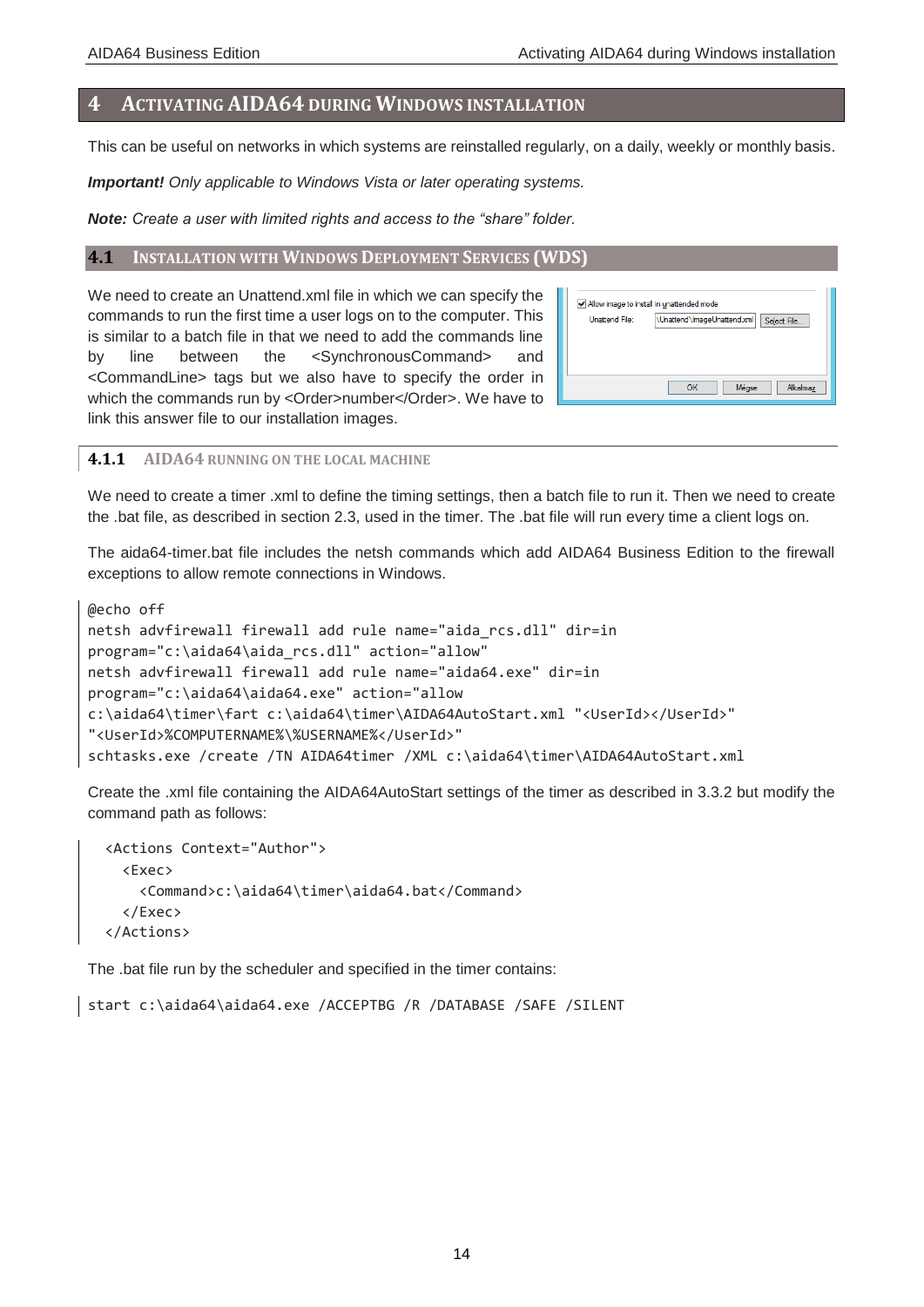Finally, the answer file which we need to add to our disk images:

*Important! The processorArchitecture="amd64" in this example is compatible with the x64 installation disk only, but it can replaced with "x86" or "ia64".*

```
<?xml version="1.0" encoding="utf-8"?>
<unattend xmlns="urn:schemas-microsoft-com:unattend">
   <settings pass="oobeSystem">
       <component name="Microsoft-Windows-Shell-Setup" publicKeyToken="31bf3856ad364e35" 
language="neutral" versionScope="nonSxS" processorArchitecture="amd64">
         <FirstLogonCommands>
           <SynchronousCommand>
             <Order>1</Order>
             <CommandLine>net use y: \\Server_IP_address\aida64 /user:username 
password</CommandLine>
           </SynchronousCommand>
           <SynchronousCommand>
             <Order>2</Order>
             <CommandLine>xcopy y: c:\aida64\ /s /y /r /k</CommandLine>
           </SynchronousCommand>
           <SynchronousCommand>
             <Order>3</Order>
             <CommandLine>c:\aida64\timer\aida64-timer.bat</CommandLine>
           </SynchronousCommand>
           <SynchronousCommand>
             <Order>4</Order>
             <CommandLine>net use /delete y: /y</CommandLine>
           </SynchronousCommand>
           <SynchronousCommand>
             <Order>5</Order>
             <CommandLine>attrib +h c:\aida64</CommandLine>
           </SynchronousCommand>
         </FirstLogonCommands>
       </component>
   </settings>
</unattend>
```
**Note:** The "net use" command may be omitted if we share the "share" folder with a Guest user. This way, we *do not have to create a new user for this purpose, and we can copy directly from the share.*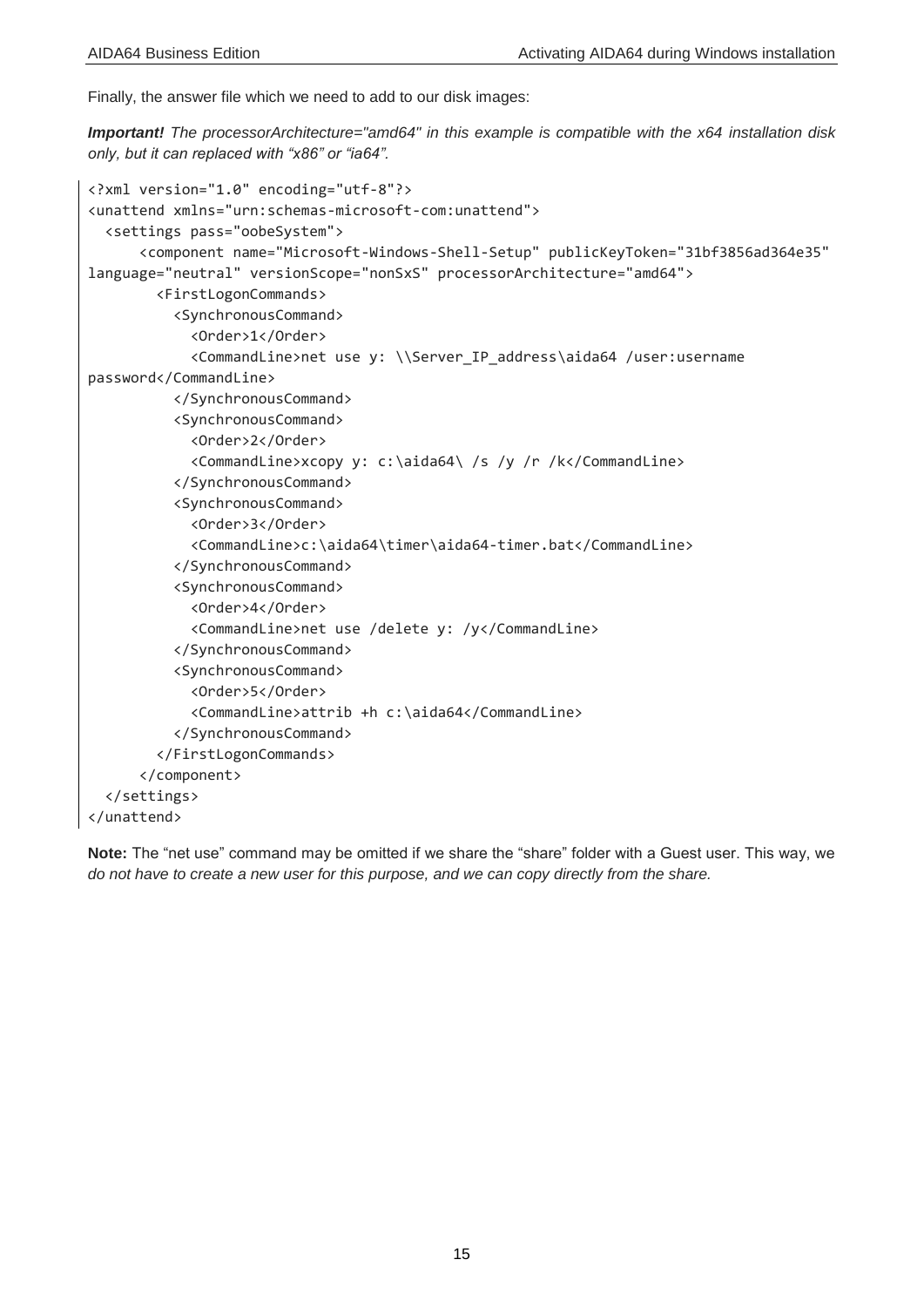#### <span id="page-16-0"></span>**4.1.2 AIDA64 RUNNING FROM THE SERVER**

If, in the answer file, we only copy the files required for task scheduling and do not copy AIDA64, we need to run AIDA64 from the server. To do this, we have to modify all the paths in 4.1.1.

The contents of Unattend.xml has to be modified as follows:

```
<FirstLogonCommands>
<SynchronousCommand>
   <Order>1</Order>
   <CommandLine>net use y: \\Server_IP_address\aida64\timer /user:username 
password</CommandLine>
 </SynchronousCommand>
<SynchronousCommand>
   <Order>2</Order>
   <CommandLine>xcopy y: c:\timer\ /s /y /r /k</CommandLine>
 </SynchronousCommand>
 <SynchronousCommand>
   <Order>3</Order>
   <CommandLine>c:\timer\aida64-timer.bat</CommandLine>
 </SynchronousCommand>
<SynchronousCommand>
  <Order>4</Order>
   <CommandLine>net use /delete y: /y</CommandLine>
 </SynchronousCommand>
 <SynchronousCommand>
   <Order>5</Order>
   <CommandLine>attrib +h c:\timer</CommandLine>
 </SynchronousCommand>
</FirstLogonCommands>
```
*Note: The "net use" command may be omitted if we share the "share" folder with a Guest user. This way, we do not have to create a new user for this purpose, and we can copy directly from the share.*

We can add another line to the answer file to turn off or restart the computer. This ensures that AIDA64, too, *will run at the next logon:*

*<SynchronousCommand> <Order>order number</Order> <CommandLine>shutdown /r /t 0</CommandLine> </SynchronousCommand>*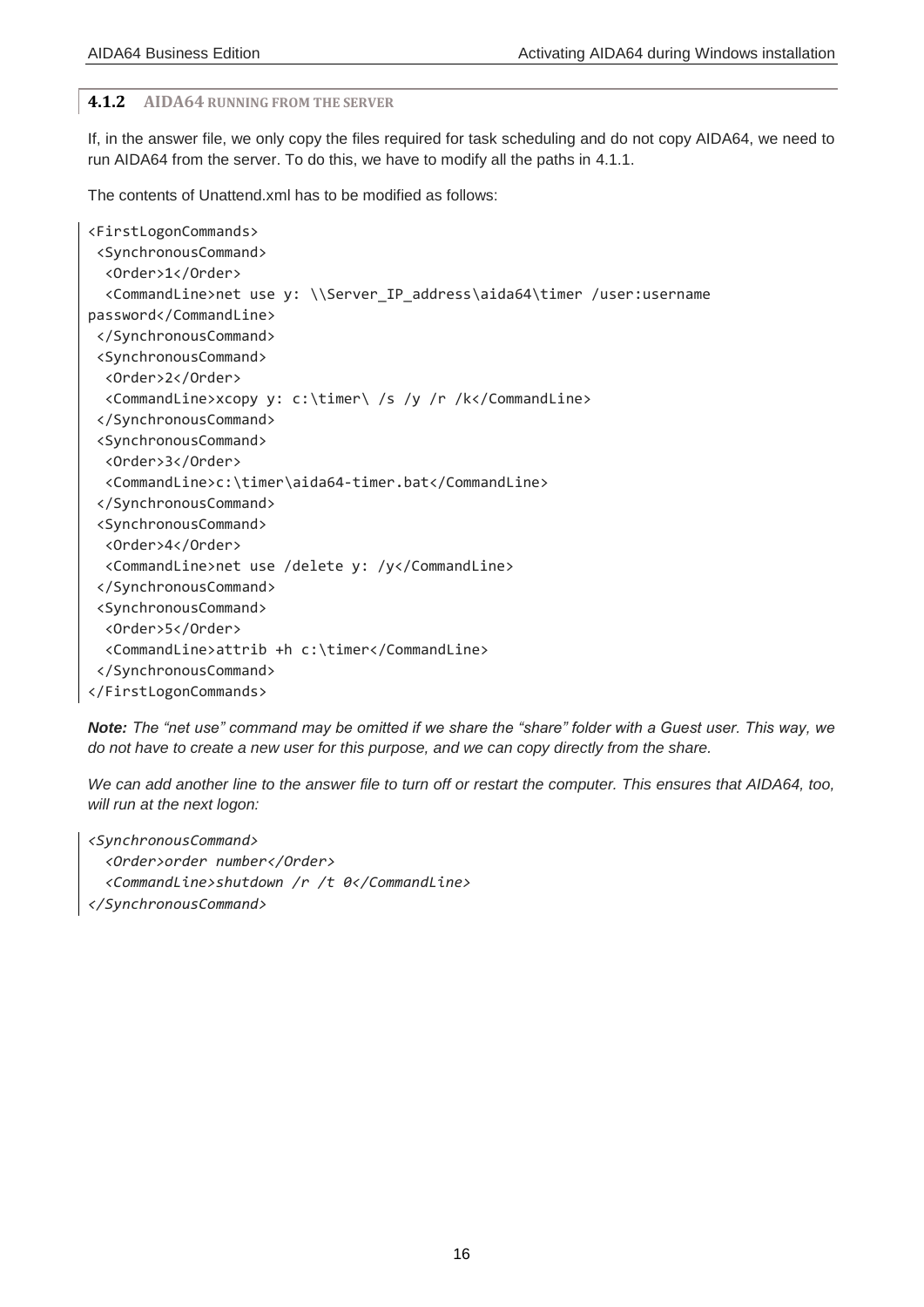#### <span id="page-17-0"></span>**4.2 INSTALLATION FROM STORAGE MEDIA**

Copy an Unattend.xml answer file to the installation CD or USB drive, unzip the downloaded aida64.zip to a folder (you may also add the timer files as well) and move all the files to the root directory on the data storage media. Create the Unattend.xml and the files required for timing as described in 4.1 but using the following commands:

```
<SynchronousCommand>
   <Order>1</Order>
   <CommandLine>xcopy d:\timer c:\aida64\ /s /y /r /k</CommandLine>
</SynchronousCommand>
<SynchronousCommand>
   <Order>2</Order>
   <CommandLine>attrib -r c:\aida64\timer\AIDA64AutoStart.xml</CommandLine>
</SynchronousCommand>
<SynchronousCommand>
   <Order>3</Order>
   <CommandLine>c:\aida64\timer\aida64-timer.bat</CommandLine>
</SynchronousCommand>
<SynchronousCommand>
   <Order>4</Order>
   <CommandLine>attrib +h c:\aida64</CommandLine>
</SynchronousCommand>
```
*Important! The source for the copy command always has to be the storage media or device! The drive letter may change depending on the number of partitions we use. For example, if we only have a C: partition then the storage device will be assigned the letter D:, if we have C: and D: partitions then the storage device will be assigned the letter E:, and so forth. So we need to take this into consideration in advance.*

*Note: We can add another line to the answer file to turn off or restart the computer. This ensures that AIDA64, too, will run at the next logon:*

*<SynchronousCommand> <Order>order number</Order> <CommandLine>shutdown /r /t 0</CommandLine> </SynchronousCommand>*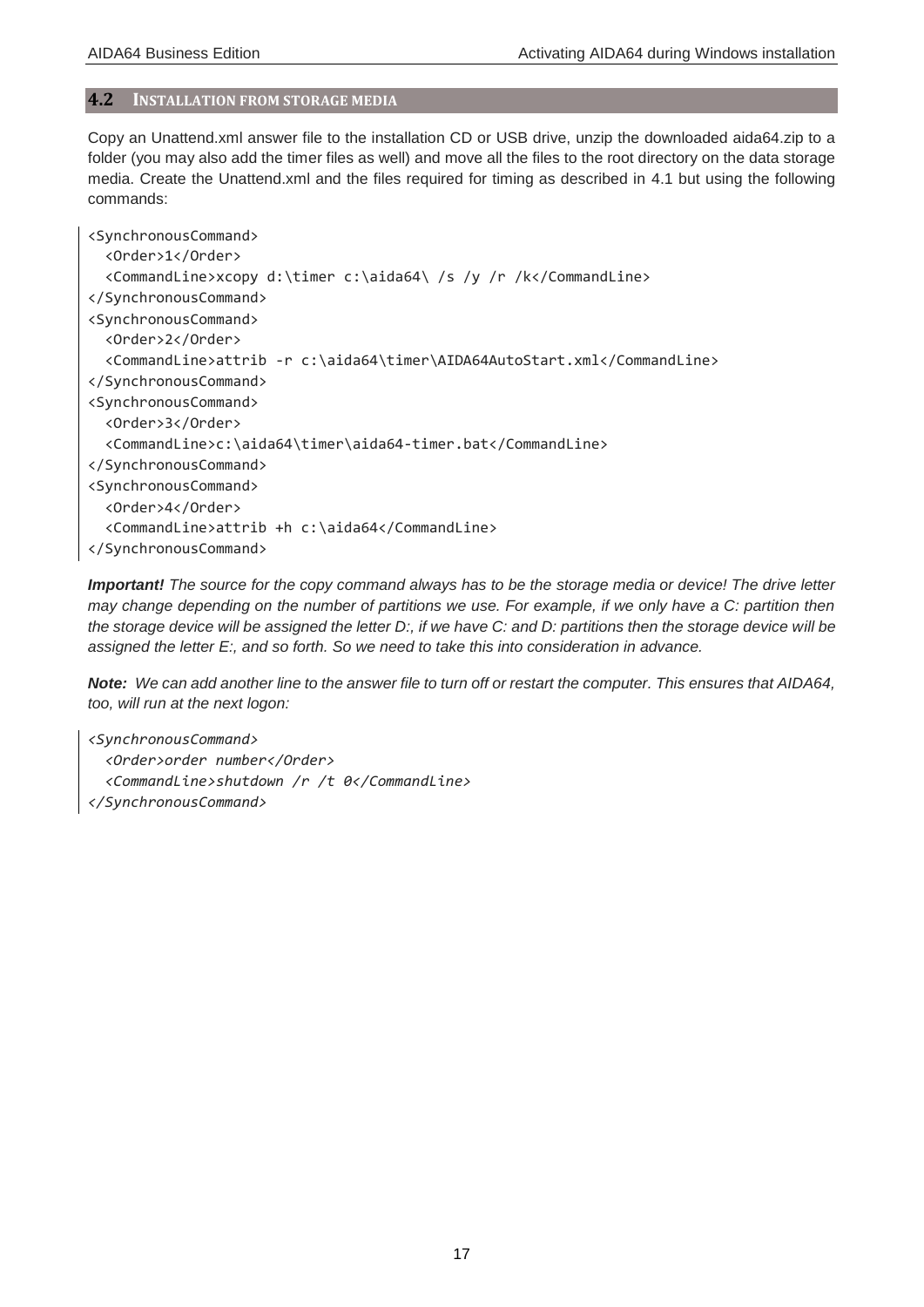#### <span id="page-18-0"></span>**5 HINTS AND TIPS FOR INSTALLATION**

**1. Issue:** Many users complain about significantly longer boot-times after activating AIDA64.

**Solution:** AIDA64 Business Edition starts as a scheduled task in Windows Vista or newer Windows editions. We can set a 10 second delay after system startup so the user can start using their systems and AIDA64 will activate later in the background. We can also set a delay in a domain environment. We can also delay the start of the report creation process with the /DELAY command-line switch.

**2. Issue:** Reports are not generated or, to the annoyance of users, a UAC (User Account Control) notification pops up every time the system starts.

**Solution:** If reports are not generated, or AIDA64 hangs up while saving reports or asks for elevated privileges, check if users have the appropriate read or write permissions for the AIDA64 files and folders stored on the central storage. If permissions seem all right and you still experience issues, delete the "aida64e.exe.manifest" file from the AIDA64 Business Edition folder.

3. **Issue:** On some clients, AIDA64 hangs up while creating reports.

**Solution:** Using the /SAFE command line option, we can disable critical low-level tests (low-level PCI, SMBus and sensor monitoring), which should resolve the issue in most cases. If the problem still persists use the /SAFEST option to also prevent kernel drivers from loading.

4. **Issue:** Clients fail to save the reports to the specified location.

**Solution:** We need to double-check the write permissions. Special characters (such as space, accented letters) used in the folder names are also known to have occasionally caused issues. Rename the folders ensuring that not even the full path names contain a folder name with spaces.

**5. Issue:** When the system starts, AIDA64 launches normally from the AIDA64.bat file on the clients but the black command line window remains open and needs to be closed manually.

**Solution:** Use the built-in Start.exe application launcher utility in Windows. Add "start" to the beginning of the command line so that the window closes automatically immediately after entering the command (on faster PCs this will be almost unnoticeable).

6. **Issue:** We create more reports per day but only the first is saved to the shared storage in the folder, the name of which contains the date and computer name.

**Solution:** Since client computers have write-only permissions, they cannot first read and then write to the existing folder. After the second attempt, the saving process will terminate with an error message. This problem can be resolved if we give modify permissions for the shared folder to the clients, or set the frequency of report creation in the AIDA64 File | Preferences menu to "Once a day".

**7. Issue:** Share folder permissions work as required but users can see the content of the shared folders.

**Solution:** Instead of **\\Server\_IP\_address\Share\aidareports** use **\\Server\_IP\_address\Share\$\ aidareports** (and the other AIDA64 folders) as the folder name for the shared folders. This way the AIDA64 Business Edition folders will be hidden, shared network folders.

**8. Issue:** If I run the Windows XP specific batch file that adds the firewall exception on Windows Vista or later, I receive a warning message.

**Solution:** Even though "netsh firewall" is an outdated command, newer Windows versions, including Windows 8, provide backward compatibility and can run the command without problems. The message is only to notify the user that there are more up-to-date solutions available.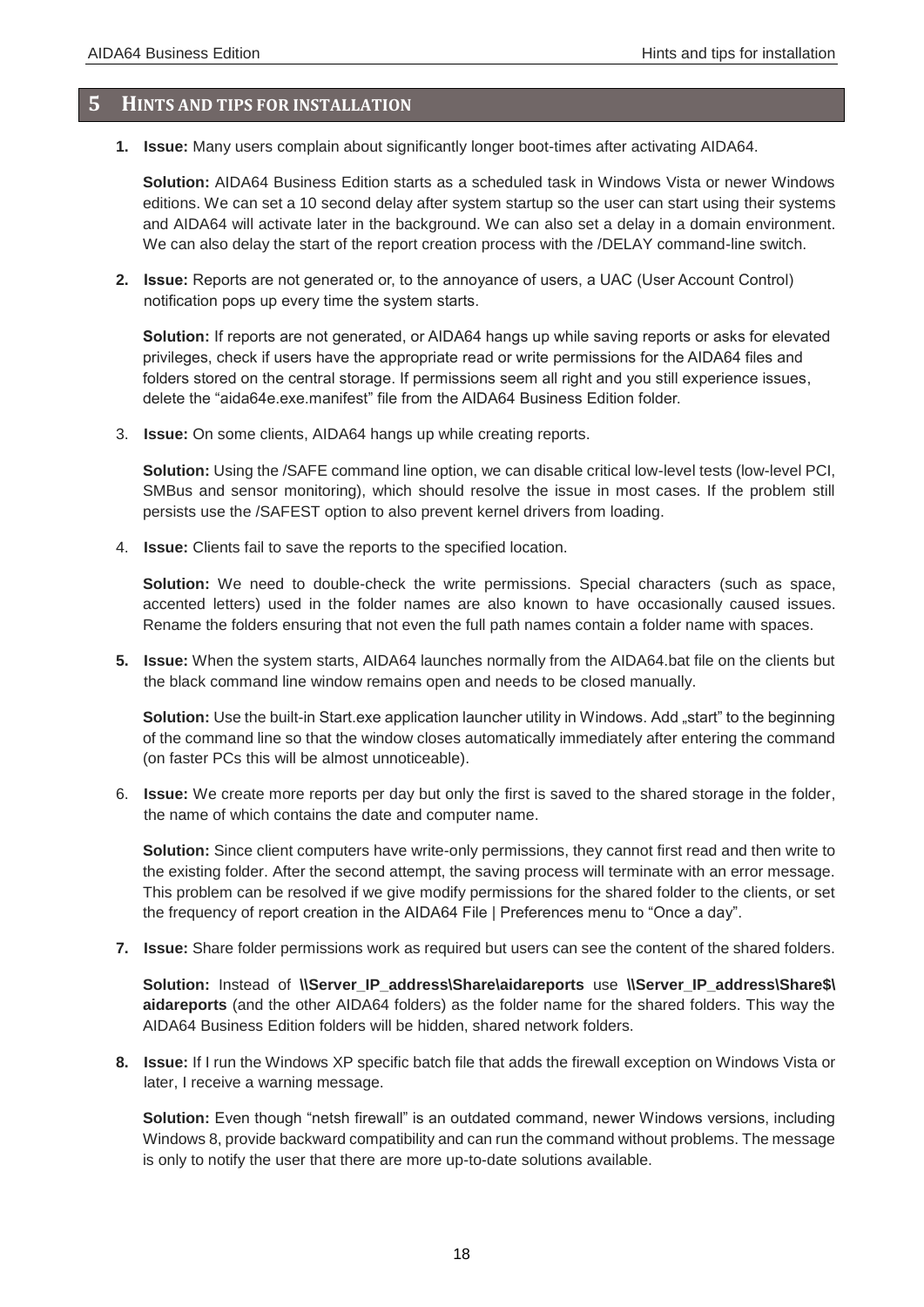**9. Issue:** After we have finished installation and configuration, the group policy is not refreshed on some client machines.

**Solution:** By default, group policy is updated every 90 minutes, with a random offset of 0 to 30 minutes. You can either wait for the client computers to get updated automatically or run the "gpupdate /force" command to force instant group policy refresh. The /force option ignores processing optimizations and reapplies all policy settings. Another option is to modify the update rate from 0 to 64,800 minutes (45 days) in Group Policy. You can do this by running gpedit.msc, then search for **Computer Configuration| Administrative Templates| System| Group Policy**, and double-click "Group Policy refresh interval for computers" to specify a custom update rate. And there is a third option: if we create a Group Policy before (even just a day before) deployment using the "gpupdate /force" command, this will update the group policy automatically on every computer when they start. This way it is enough to log out and then log in again to run AIDA64. After a while we can delete this GPO.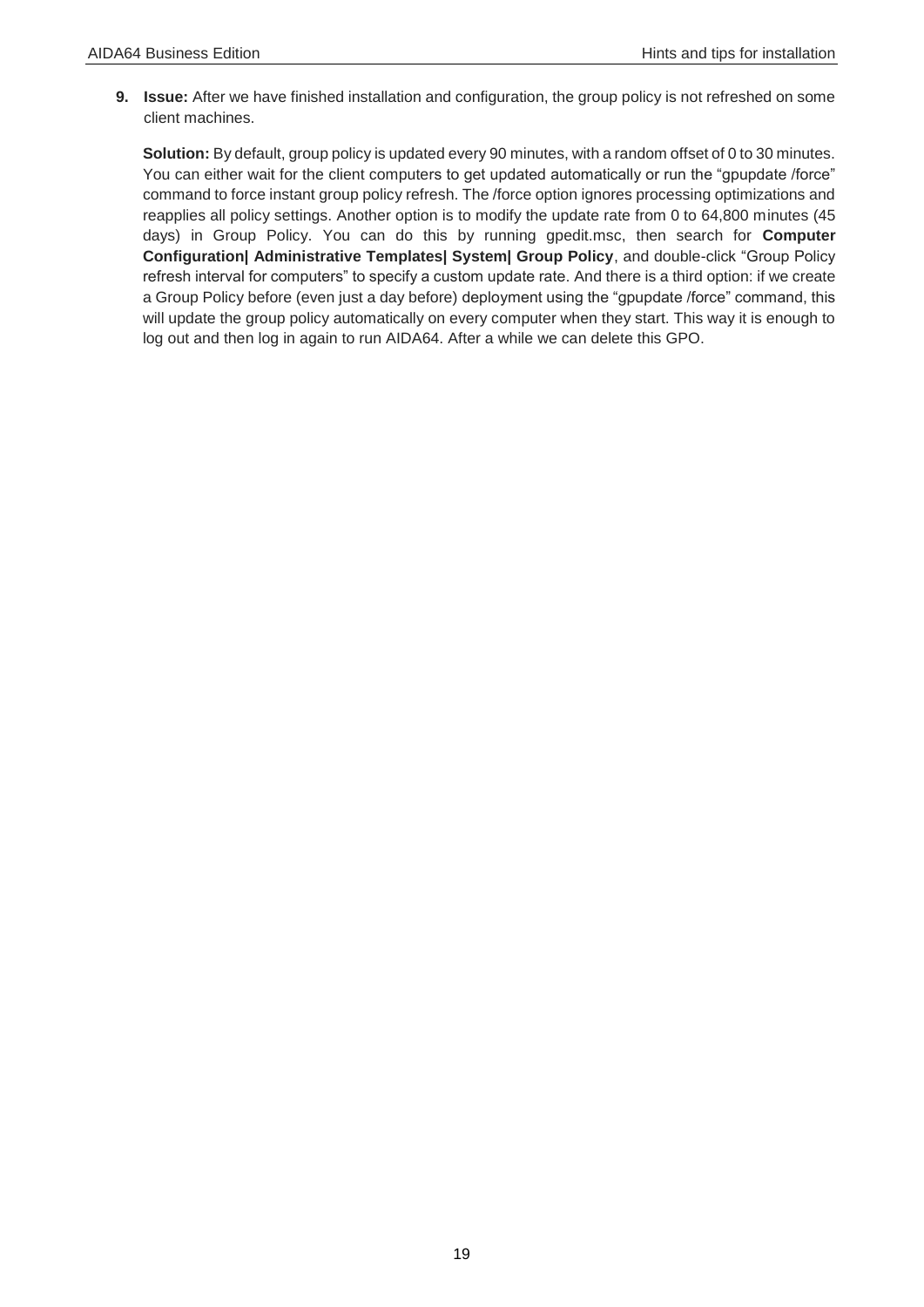#### <span id="page-20-0"></span>**6 COMMAND-LINE OPTIONS**

AIDA64 Business Edition offers several command-line switches to provide customization options for network audit and automated report creation as well as remote connections and security functions.

#### <span id="page-20-1"></span>**6.1 REPORT**

/R [report file] - This option can be used to create a report and save it to file.

/E [address] - This option can be used to create a report and send it in e-mail

/SUBJ [subject] - This option can be used with /E to specify the subject of the e-mail to be sent.

/FTPUPLOAD [report file] - This option can be used to create a report and upload it to an FTP server.

#### <span id="page-20-2"></span>**6.2 REMOTE REPORT**

/RMTREPORT [report file] - This option can be used to create report files of remote computers and save them to files.

/RMTHOSTS [host1,host2,..]> - This option lists the names of remote computers separated by commas.

/RMTHOSTS [@listfile] - This option lists the names of remote computers using an already prepared list file.

#### <span id="page-20-3"></span>**6.3 REPORT CONVERSION**

/CSV2HTM [input file] [output file] - This option converts a CSV report file to a HTML report file.

/CSV2SQL [folder] – This option inserts the contents of a folder containing CSV report files to a SQL database.

#### <span id="page-20-4"></span>**6.4 REPORT PROFILE**

/SUM - Using this option, the reports created will include only the Computer / Summary page.

/HW - Using this option, the reports created will include only the pages listing hardware-related information.

/SW - Using this option, the reports created will include only the pages listing software-related information.

/AUDIT - Using this option, the reports created will include only the pages required by AIDA64 Audit Manager to compile a network audit and show audit statistics.

/CUSTOM [\\Server\_IP\_address\AIDA64\profile.rpf] – This option loads a customized report profile.

If we do not specify any profile option, the software will create a full report. We can also check all options for the /CUSTOM switch.

#### <span id="page-20-5"></span>**6.5 REPORT FORMAT**

/TEXT - Using this option, reports will be created in plain text format.

/HTML - Using this option, reports will be created in HTML (HyperText Markup Language) format.

/MHTML - Using this option, reports will be created in MHTML format (with HTML images).

/XML - Using this option, reports will be created in XML (Extensible Markup Language) format.

/CSV - Using this option, reports will be created in CSV (Comma Separated Values) format.

/MIF - Using this option, reports will be created in MIF format.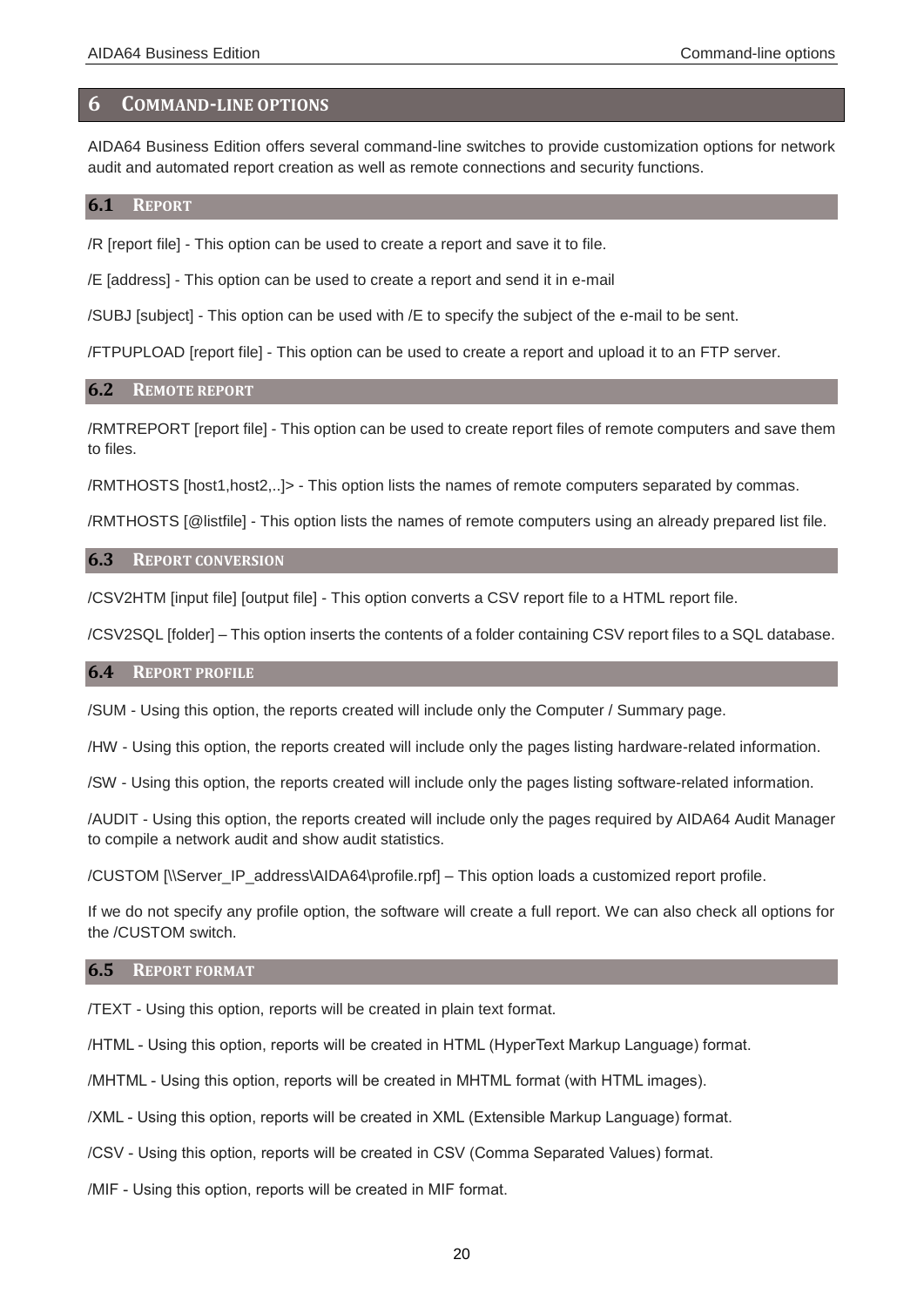/INI - Using this option, reports will be created in INI format.

/DATABASE - Using this option, reports will be inserted to a SQL database.

#### <span id="page-21-0"></span>**6.6 REMOTE CONNECTION**

/ACCEPT - This option enables incoming connections.

/ACCEPTBG - Using this option, AIDA64 will be launched in the background and wait for incoming remote connections. The user on the client machine cannot use or close AIDA64.

/ACCEPTMIN - Using this option, AIDA64 will be launched in the background and wait for incoming remote connections. The user on the client can use and close AIDA64.

#### <span id="page-21-1"></span>**6.7 LANGUAGE**

/LANGxx - "xx" should be replaced with a 2-letter language code. The following languages are currently supported:

| $AA = Arabic$               | $FI = Finnish$    | $NO = Norwegian$             |
|-----------------------------|-------------------|------------------------------|
| $AL = Albanian$             | $FR =$ French     | $PL = Polish$                |
| $BG = Bulgarian$            | $HR = Croatian$   | $PT =$ Portuguese            |
| $BS = Bosnian$              | $HU = Hungarian$  | $RO = Romanian$              |
| $BY = Belarusian$           | $ID = Indonesian$ | $RU = Russian$               |
| $CA = \text{Catalan}$       | $IT = Italian$    | $SE = Swedish$               |
| $CN = Chinese$ (Simplified) | $JP = Japanese$   | $SI = Slovenian$             |
| $CZ = Czech$                | $KR = K$ orean    | $SK = Slovak$                |
| $DE = German$               | $LT = Lithuanian$ | $SR =$ Serbian               |
| $DK = Danish$               | $LV =$ Latvian    | $TR = Turkish$               |
| $EN =$ English              | $MK = Macedonian$ | $TW = Chinese (Traditional)$ |
| $ES = Spanish$              | $NL = Dutch$      | $UA = Ukrainian$             |

#### <span id="page-21-2"></span>**6.8 TROUBLESHOOTING**

/SAFE - This option activates safe mode, in which low-level PCI, SMBus and sensor scanning are disabled.

/SAFEST – This option activates the safest mode in which kernel drivers are not loaded either.

/NT4ZIPFIX - Using this option, an Iomega Zip drive related issue can be avoided on Windows NT 4.0 systems.

#### <span id="page-21-3"></span>**6.9 MISCELLANEOUS**

/SILENT - This option can be used to hide the AIDA64 icon on the System Tray (also known as Notification Area) and the bubble notifications.

/SHOWED - Using this option displays a dialog box before the report is sent in e-mail.

/SHOWP - Using this option, the report creation progress can be tracked on screen, but no user intervention is allowed.

/SHOWPCANCEL - Using this option, the report creation progress can be tracked, and user intervention is allowed.

/SHOWS - Using this option, the startup process of AIDA64 can be tracked on screen.

/NOICONS - This option can be used to skip the loading of icons on the System Tray.

/INIFILE <\\Server\_IP\_address\AIDA64\aida64.ini> - This option can be used to tell AIDA64 where to load the settings from.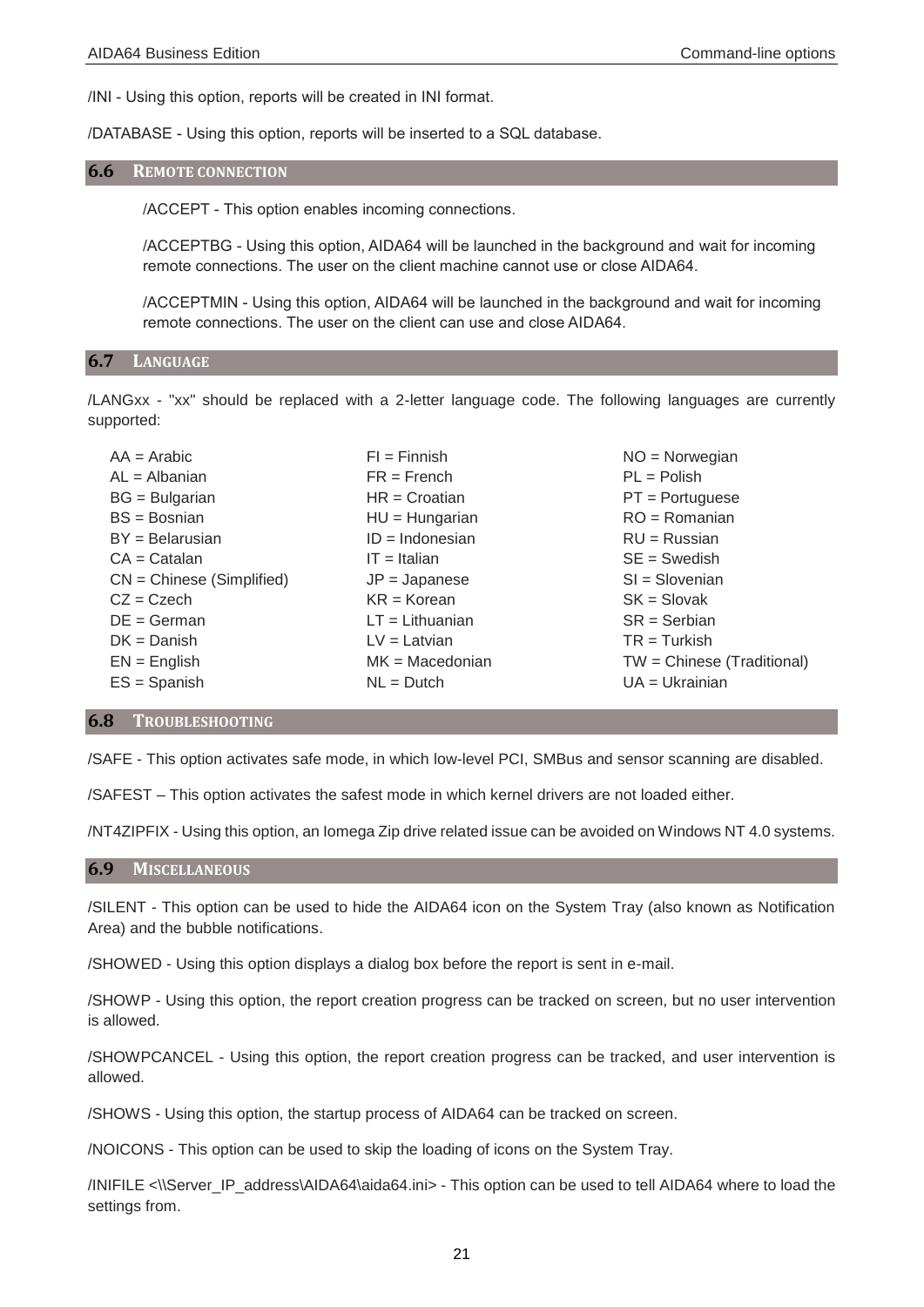/DELAY [seconds] - This option can be used to delay the startup of AIDA64 so that other programs can load faster.

/IDLE - This option sets AIDA64 application process to idle (lowest) priority.

/NOLICENSE - This option can be used to disable and hide all software license related information, including the Software / Licenses page.

#### <span id="page-22-0"></span>**6.10 VARIABLES**

With variables, we can use dynamic path and file names in command-line switches. The default environment variables of Windows can also be used: these are listed in AIDA64 on the **Config | Environment** page. If we want to use these we need to enclose them in percent signs, for example: %LOGONSERVER%.

\$HOSTNAME - Inserts host name

\$USERNAME - Inserts current user name

\$DOMAIN - Inserts current logon domain

\$IPADDR - Inserts primary network adapter IP address (aaa-bbb-ccc-ddd)

\$MACADDQ - Inserts primary network adapter MAC address (AABBCCDDEEFF)

\$MACADDR - Inserts primary network adapter MAC address separated by hyphens (AA-BB-CC-DD-EE-FF)

\$UUIDMAC - Inserts DMI System UUID. When not available, it inserts MAC address (00000000-00000000- 0000AABB-CCDDEEFF)

\$MONTH - Inserts current month (MM)

\$DATE - Inserts current date (YYYY-MM-DD)

\$TIME - Inserts current time (HH-MM-SS)